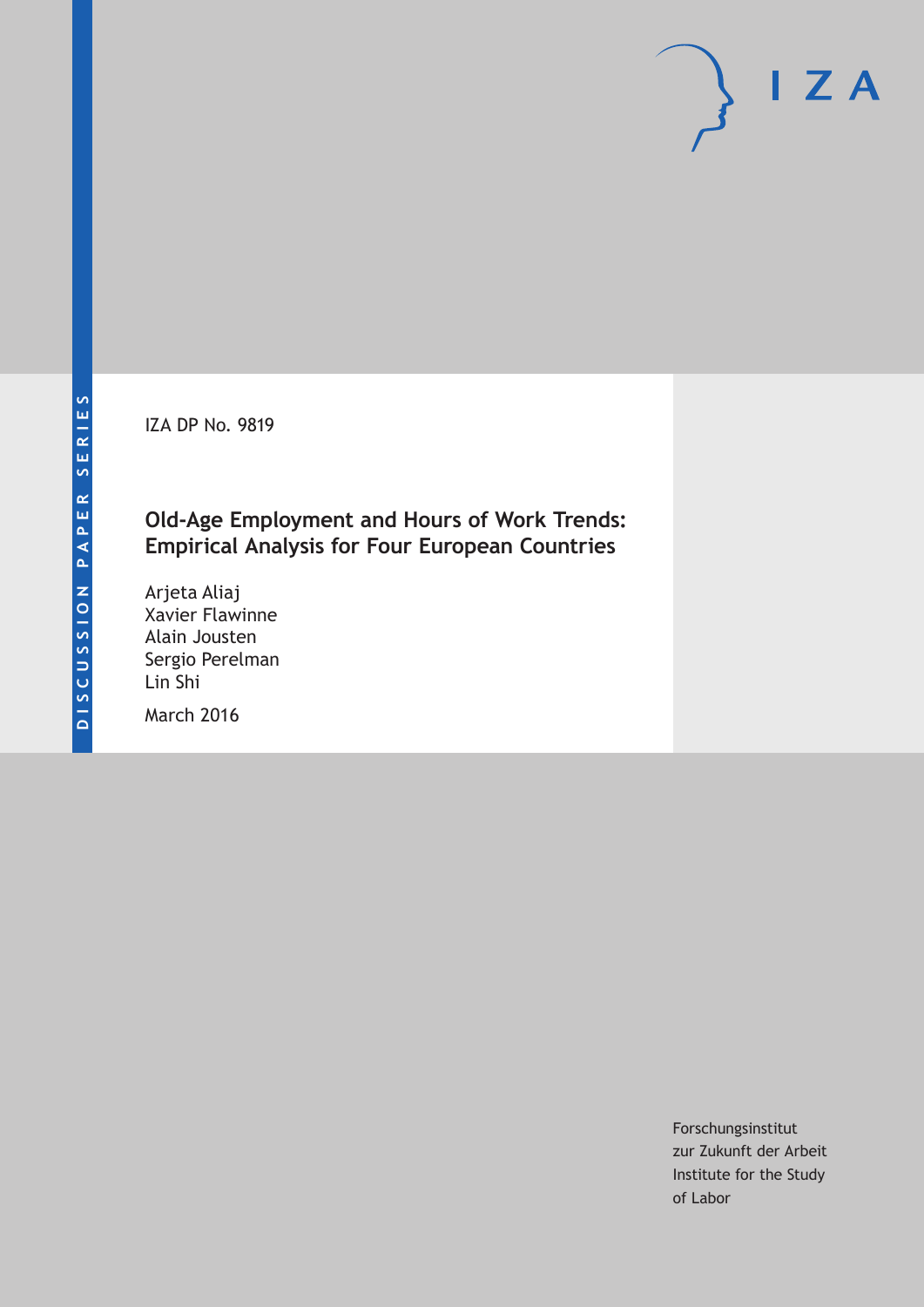# **Old**‐**Age Employment and Hours of Work Trends: Empirical Analysis for Four European Countries**

# **Arjeta Aliaj**

*HEC, University of Liege* 

# **Xavier Flawinne**

*HEC, University of Liege* 

# **Sergio Perelman**  *HEC, University of Liege*

**Lin Shi**  *HEC, University of Liege*

# **Alain Jousten**

*HEC, University of Liege and IZA*

# Discussion Paper No. 9819 March 2016

IZA

P.O. Box 7240 53072 Bonn **Germany** 

Phone: +49-228-3894-0 Fax: +49-228-3894-180 E-mail: iza@iza.org

Any opinions expressed here are those of the author(s) and not those of IZA. Research published in this series may include views on policy, but the institute itself takes no institutional policy positions. The IZA research network is committed to the IZA Guiding Principles of Research Integrity.

The Institute for the Study of Labor (IZA) in Bonn is a local and virtual international research center and a place of communication between science, politics and business. IZA is an independent nonprofit organization supported by Deutsche Post Foundation. The center is associated with the University of Bonn and offers a stimulating research environment through its international network, workshops and conferences, data service, project support, research visits and doctoral program. IZA engages in (i) original and internationally competitive research in all fields of labor economics, (ii) development of policy concepts, and (iii) dissemination of research results and concepts to the interested public.

IZA Discussion Papers often represent preliminary work and are circulated to encourage discussion. Citation of such a paper should account for its provisional character. A revised version may be available directly from the author.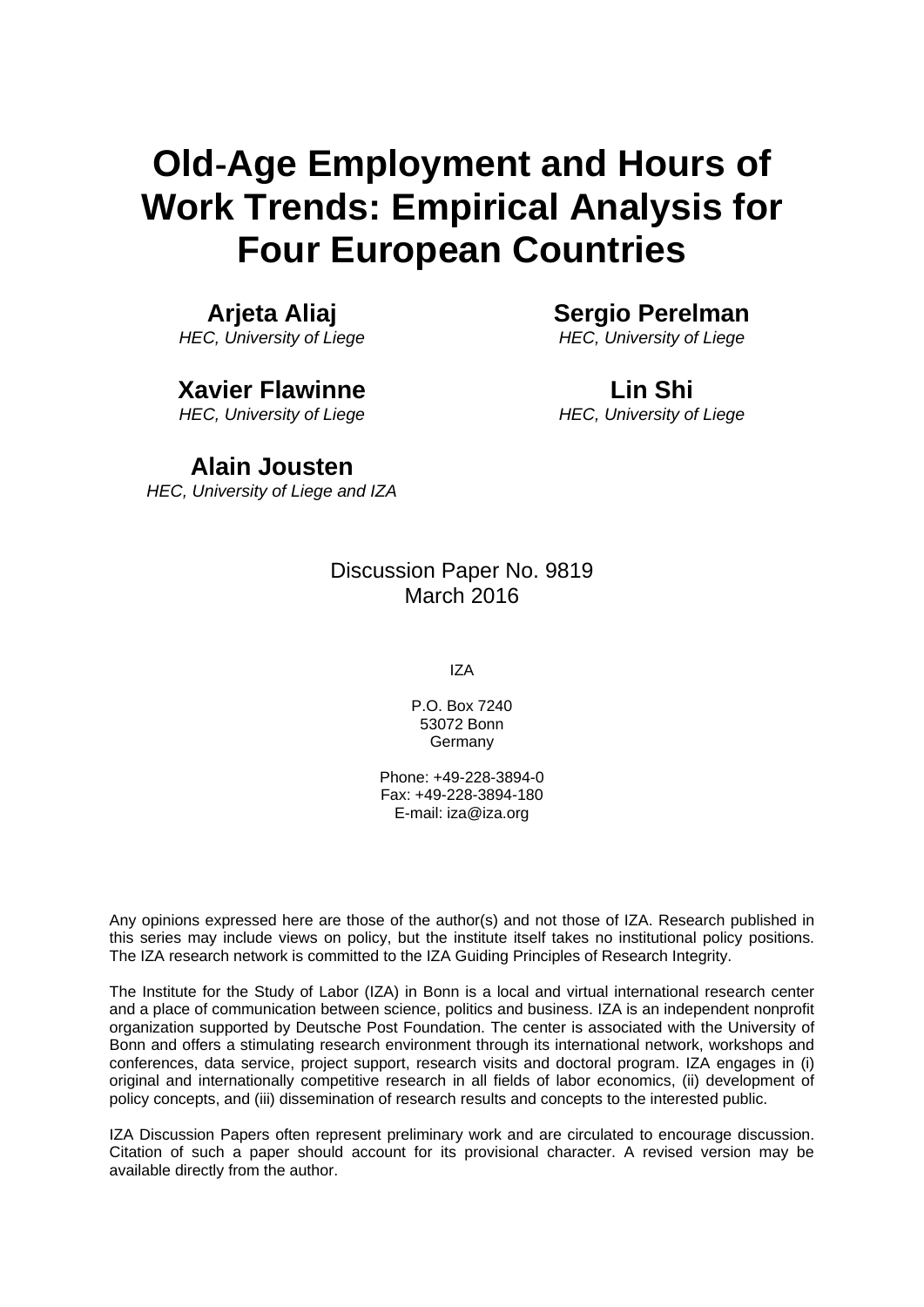IZA Discussion Paper No. 9819 March 2016

# **ABSTRACT**

# **Old**‐**Age Employment and Hours of Work Trends: Empirical Analysis for Four European Countries\***

For the last two decades, the increase of employment among cohorts of individuals aged 50+ has been a policy objective on the European employment agenda. The present paper takes stock of the situation as observed in Belgium over the time period 1997-2011. First, we provide analysis on the evolution of older workers' employment in Belgium and its neighboring countries Germany, France and the Netherlands using the EU Labour Force Survey. Second, we characterize the different employment and hours of work patterns for different age sub‐groups (50‐54, 55‐59, 60‐64) and provide evidence on their respective evolution. The results show that employment rates among older workers started to catch‐up with employment rates of younger cohorts as of 2001, and with more acuity after 2006. This effect dominates the observed negative effect on hours of work and hence leads to an increase in total hours of work of the cohort – net of any purely demographic effects.

JEL Classification: J08, J21, J26

Keywords: retirement, employment, hours of work

Corresponding author:

 $\overline{a}$ 

Alain Jousten HEC Ecole de Gestion Université de Liège Boulevard du Rectorat 7, Bât. B31 4000 Liege Belgium E-mail: ajousten@ulg.ac.be

<sup>\*</sup> We are grateful to Eric Bonsang as well as seminar participants at IAB (Nürnberg) and Belspo for their helpful comments and suggestions. The authors acknowledge financial support from the Belspo project EMPOV (TA/00/45). This paper uses data from the European Union Labour Force Survey (Eurostat, European Union). Eurostat has no responsibility for the results and conclusions which are the authors' only.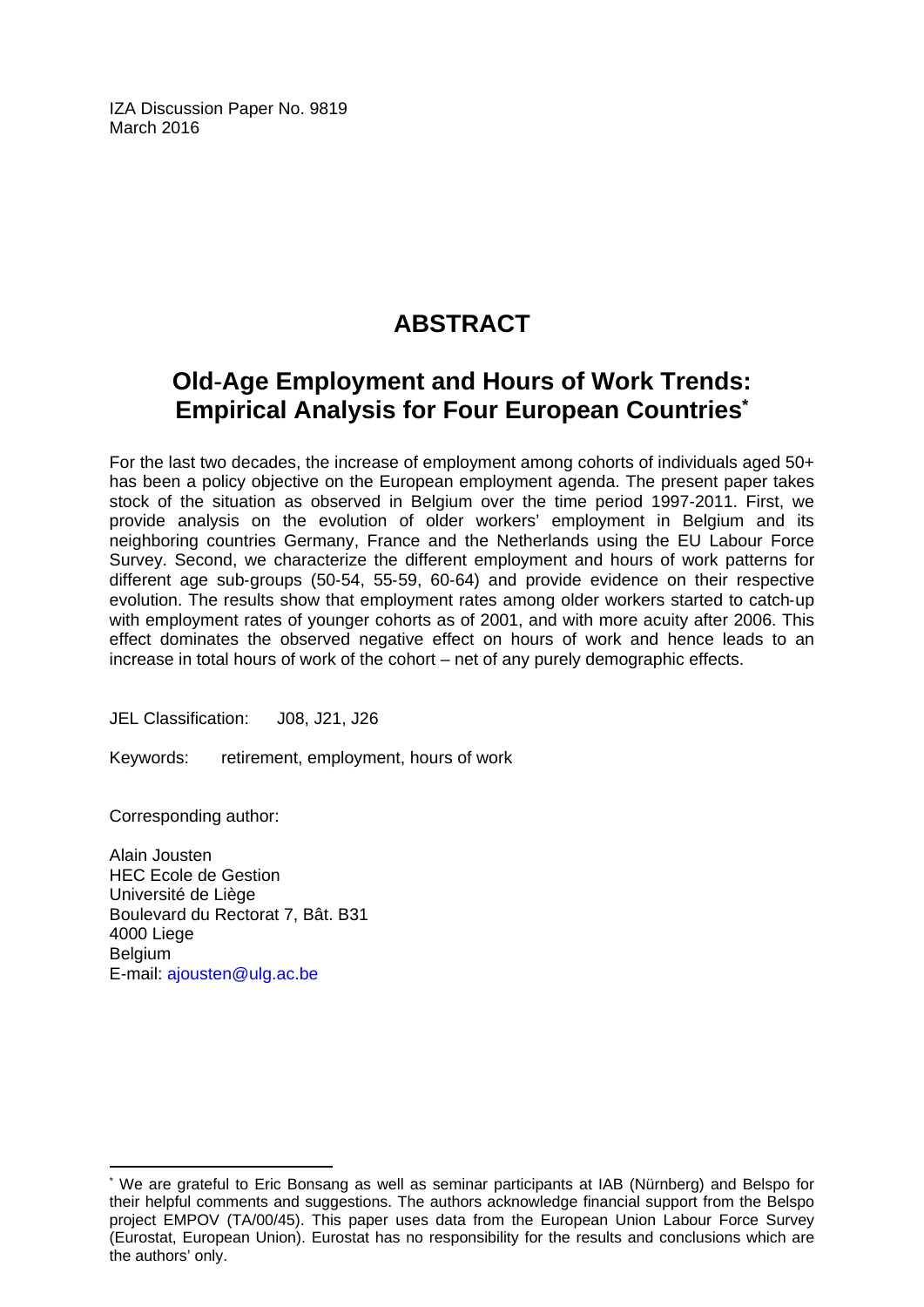### *1. Introduction*

Most European Union countries face the challenge of an aging population and the associated issue of short and long-term sustainability of pay-as-you-go public pension schemes - Belgium is no exception to the rule. Several factors are at stake. Some are demographic: in 2010 the first baby‐ boomers reached the age of retirement, with an average life expectancy 10 years higher than workers who retired in 1980; the baby‐boomers cohort is replaced in the labor market by a substantially smaller baby-bust cohort born in the early 90's. Some others are often associated with social norms and regulations – though demography also plays its role: e.g. an increased reliance on part-time work before (and after) the full retirement age, or the long-run increase in female labor force participation among all age groups.

The age group 50+ has benefited from a special attention on behalf of policy makers - partially nodoubt also motivated by the rather low observed employment rates (ER) in numerous European countries. Increased employment is associated with a triple benefit: First, keeping older workers in employment often means both more people paying social security contributions and less people collecting retirement benefits. Second, active ageing is considered beneficial for health and recommended by international institutions like WHO (2002) and the European Commission (2012).<sup>1</sup> And third, more specifically for women, employment can help prevent the risk of old‐age poverty associated with shorter and more interrupted earnings histories.

The Open Method of Coordination (OMC) provided a first formalization of employment objectives for the age group in focus. The OMC was introduced by the European Council (2000) as part of the Lisbon Strategy and included the improvement of women's employment to a rate of 60% or more as a goal for member countries in 2010. One year later, the European Council (2001) established an extended list of indicators in the field of social inclusion and social protection (Laeken indicators) and new OMC goals. One of them – a pension sustainability indicator – targeted the increase of the ER of the 55 to 64 years old to 50% or more.<sup>2</sup>

In some way, the OMC adopted in 2001 announced a change of paradigm. Even if the arguments in favor of increasing employment among older workers appear today as self‐evident, this was not always the case. On the contrary, from the middle of the seventies to the middle of the 90's, most EU countries introduced social protection reforms which allowed older workers to leave the labor market before the full or legal retirement age, in some cases as early as age 50. $^3$  The generosity of early retirement and pension benefits played in most cases the role of incentives in favor of early exit, in the face of a large perceived residual capacity to work.<sup>4</sup> This was documented in Gruber and Wise (2004) and Wise (2016) for several countries, including Belgium and its immediate neighbors France, Germany and the Netherlands.

 $1$  Active ageing means keeping professional or non-professional activities. Moreover, in a recent study, Bonsang et al (2012), found a positive correlation between early retirement and cognitive decline.<br>
<sup>2</sup> See European Council (2000, 2001)<br>
<sup>3</sup> Lefebvre (2013) analyses the complex relationships, between workers, firms and governm

conditioned the implementation of early retirement schemes during this period.<br><sup>4</sup> A key issue in pension computations is how pension benefits are actuarially adapted, or not, to take into

account the effective age of retirement and the evolution of life expectations.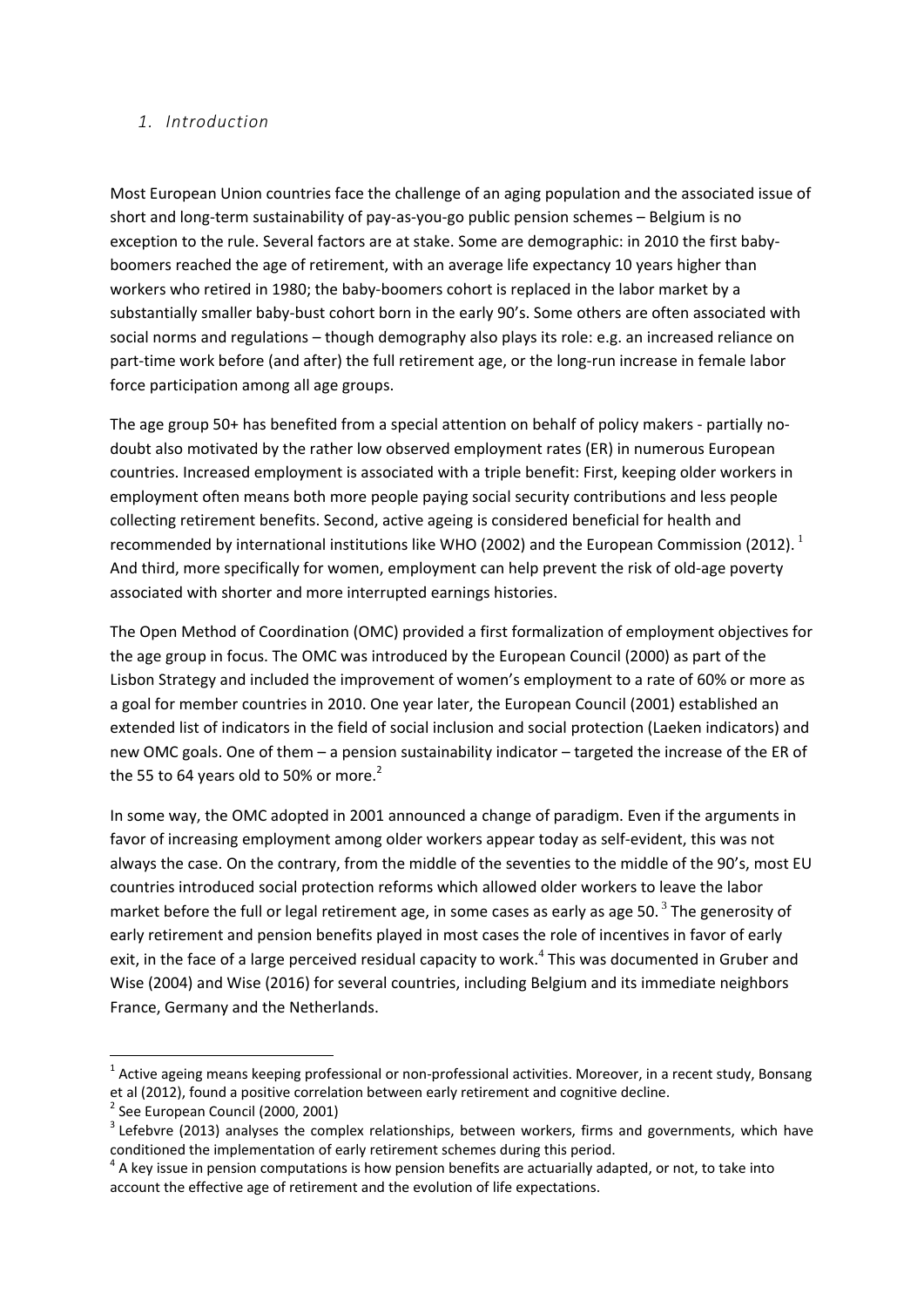Higher ERs among older workers thus became a new explicit and central target of public policy, among others to keep pension schemes sustainable and to avoid labor supply shortages.<sup>5</sup> On the specific measures, the OMC remained non-prescriptive and flexible: member states kept a total freedom as to the precise tools they selected for implementation to achieve the "macro-level" OMC objectives. Even in terms of its targets, the OMC remained rather unconstraining as witnessed by the progressive elimination of any age‐cohort specific targets from later EU initiatives.

The large degree of flexibility entrusted upon member states for their policy tools also reflects on our general approach in this paper. We take a descriptive approach of aggregate indicators of labor market outcomes over time and across countries using data from the EU Labour Force Survey (EU‐ LFS). We focus on Belgium and its immediate neighbors, Germany, France and the Netherlands as countries with a comparable economic development but different labor market outcomes. We comprehensively assess the global trends in ERs, rather than taking an approach of trying to identify the effect (if any) of individual policy measures – or for this matter changes in (hard-to-identify) implementing regulations or information. $6$  The approach is all the more relevant as general policy measures (e.g., absence of age discrimination) further had indissociable effects on labor market outcomes.

We also provide analysis of indicators of hours of work – an indicator beyond the scope of most European and Belgian policy‐makers – complementing the analysis based on well‐trodden employment indicators. Questions that can be answered with such indicators are: is part‐time employment the price paid to reach higher ERs? ; did the financial crisis affect hours of work differently than employment among older workers? ; did some socio‐economic groups react differently in employment and in hours of work than others? For this purpose, we estimate a Heckman (1979) selection model in which the dependent variable is the usual hours of work and among the explanatory variables, other than age, education and country of birth, the years of job tenure on the current job. As for the rate of employment, we test econometrically the differences across periods by country, both for women and men.

The paper is organized in 6 sections. In section 2 we provide some brief background statistics on labor market trends for the elderly. Section 3 describes our empirical approach and presents the detailed results of probit model estimations with employment as the dependent variable. Section 4 extends the reflection beyond ERs by focusing on the effects of socio‐economic factors on hours of work. We present econometric estimates relating to usual hours of work at the level of the individual. We also provide micro‐simulation results regarding the combined effect of ER and hours of work changes on total work hours – carefully distinguishing them from purely demographic effects. Section 5 contains the main conclusions of this paper.

<sup>&</sup>lt;sup>5</sup> Here, we make the assumption that younger and older workers are complementary, not substitutes, in the labor market. For a test, and the rejection, of the fixed lump of labor hypothesis in several OECD countries see Gruber and Wise (2010).<br><sup>6</sup> See, for example, the better disclosure on the positive effects of activity on health outcomes such as

promoted by European Commission (1999).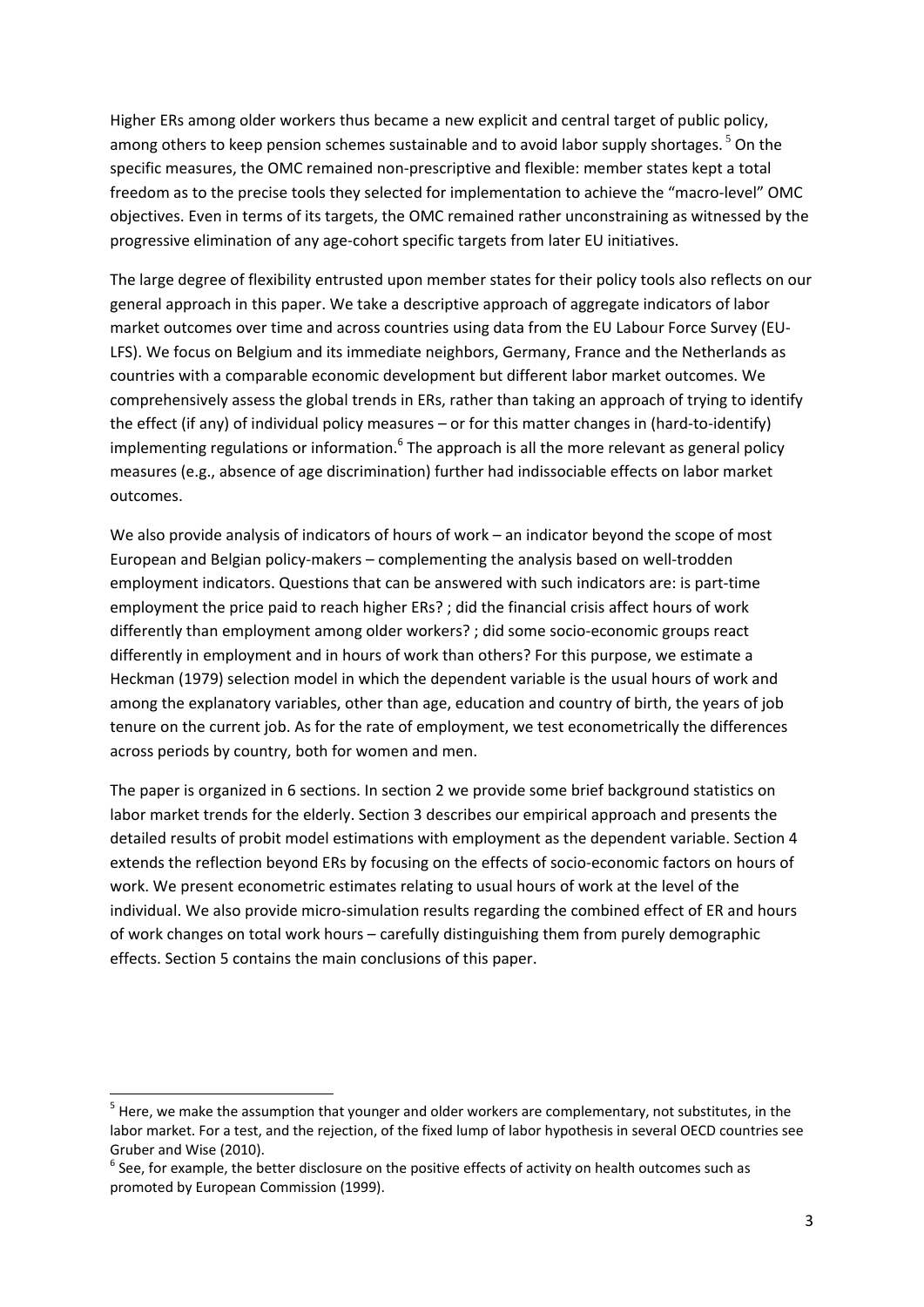### *2. Labor market trends*

Figure 1 shows the evolution of ERs separately for men and women in the 50 to 64 years old cohorts. The series, computed using EU‐LFS data, are complete for Belgium and France (1983 to 2011) but incomplete for the Netherlands (starting on a yearly basis in 1987) and for Germany (starting in 2001). We learn that ERs followed a rather similar path across these countries: up to the middle of the 1990s, a relatively stable or slightly increasing path among women (e.g. the Netherlands), and a decreasing one among men. From the mid‐1990s on, there is a quick recovery, particularly among women but also among men (e.g. Germany and the Netherlands). A catching-up process is at work between female and male ERs at older ages. Figure 1 also reveals major differences across countries, with Belgium being the country with the lowest overall ER in the sample of countries: while Belgium and France both have rather low male employment, Belgium also has distinctly lower female employment.

### **INSERT FIGURE 1**

Figure 2 illustrates the evolution of the average hours of work among men and women aged 50 to 64 years old. As expected, women work less hours per week than men in the four countries and the gap is particularly large in the case of the Netherlands, where women on average work less than 25 hours/week.

### **INSERT FIGURE 2**

We also distinguish several age-groups, to identify the differential impact of events on these cohorts. We compare the evolution of male and female employment with counter-factual situations: on the one hand, with the evolution of ERs among younger cohorts, mostly the 45 to 49 years old<sup>7</sup>; on the other hand, with the evolution of ERs observed for women and men in the same age cohorts but living in neighboring countries. Figure 3 illustrates the evolution of ERs, for four age categories – 45‐ 49, 50‐54, 55‐59 and 60‐64 years old – over the period 1997‐2011 – with vertical lines marking the three sub-periods of study 1997-2001, 2002-2006 and 2007-2011. $8$  First of all, we observe that even if in all cases ER grew without discontinuity after 2001 among the 55‐59 and the 60‐64 years old, at the end of the period important gaps subsist with respect to the younger cohorts. Second, in most cases the gap between the 50‐54 and the 45‐49 years old is small, with the exception of women in Belgium and, to a lesser extent, women in the Netherlands pointing at different activity and retirement patterns for women in these countries. Third, ER increases much stronger among the 60‐ 64 years old of both sexes in Germany and the Netherlands than in Belgium and France. $9$ 

### **INSERT FIGURE 3**

 $7$  To evaluate the relative labor market performance of the population aged 55-64, we use the age group 45-49 as a comparator rather than the group 50‐54 – as the latter is in some cases already more heavily affected by the availability of early retirement programs.<br><sup>8</sup> A finer breakdown of age is not possible as in EU-LFS data age is only available in 5-year brackets.<br><sup>9</sup> Steiner (2015) observed the same evolution in 60-64 years old ER i

<sup>(</sup>SOEP) data.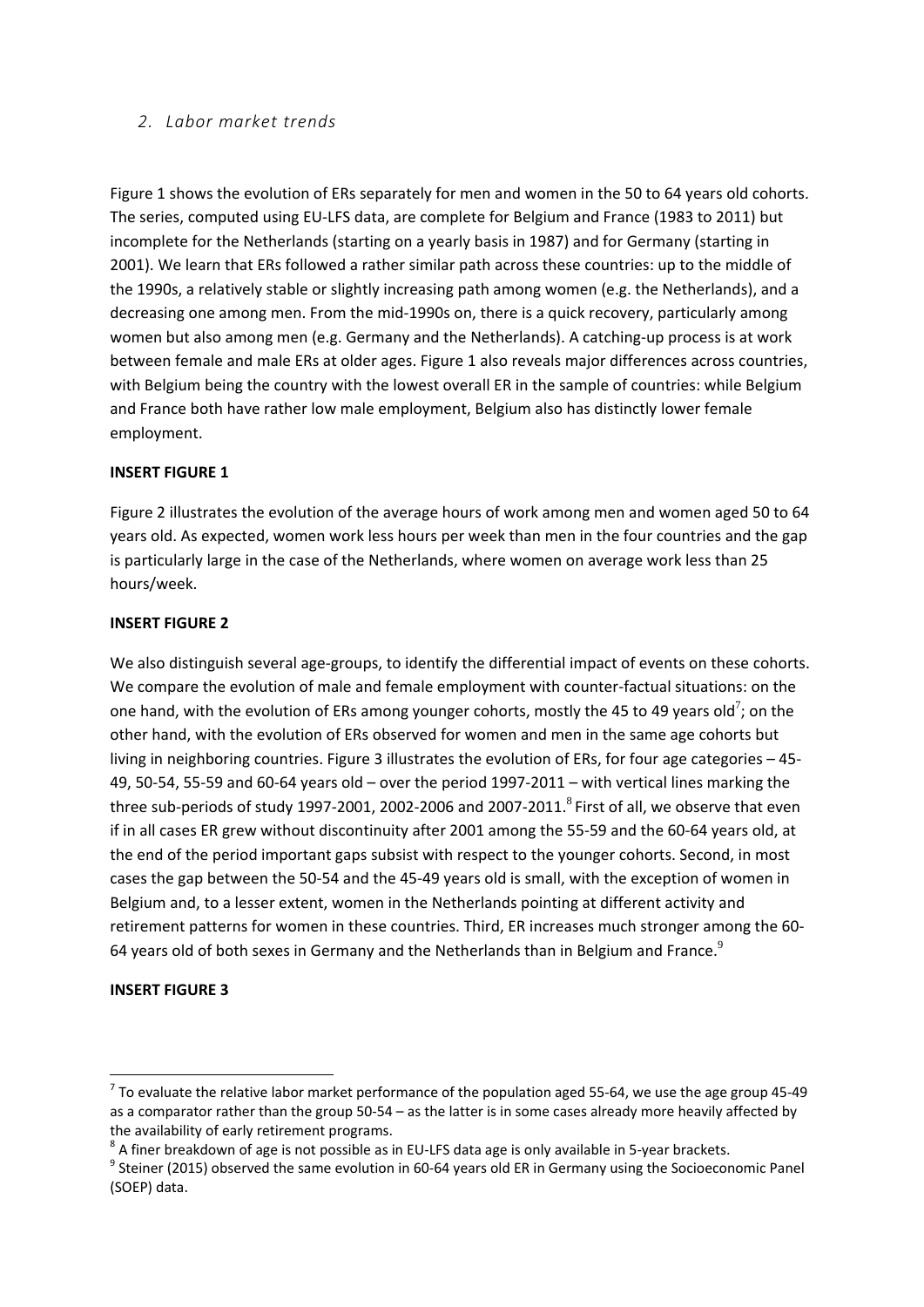# *3. Employment estimations*

# *Empirical approach*

We are interested in identifying differences in employment controlling at the same time for differences across age categories, educational attainment, country of birth and marital status. For this purpose, we use the representative EU‐LFS micro‐data to estimate probabilistic probit models in which the dependent variable is to be employed or not, and as explanatory variables binary variables representing age cohorts, educational attainment, country of birth and marital status.

We distinguish three 5‐year sub‐periods: 1997‐2001, 2002‐2006 and 2007‐2011. All three correspond to distinct events in the overall policy and economic environment. 2002‐2006 versus 1997‐2001 corresponds to a comparison of the aftermath and the period immediately leading towards the "paradigm shift" around the Lisbon and Laeken indicators. 2007‐2011 corresponds to a period right after the onset of the worldwide financial crisis, hence representing a potentially large shock to the labor markets. We want to identify differences across periods for the four countries; therefore the same analysis is done by country and separately for women and men.

In order to control for individual characteristics, three other dimensions are included in the analysis: educational attainment, country of birth and marital status. Proceeding in this way, we can identify to what extent the reforms undertaken were favorable to particular categories of workers, like the low skilled and foreigners. Tables 1 and 2 present ER for two of these dimensions, education and country of birth, over the analyzed period for the population aged 45‐64.

In both tables and for most categories, the ER follows over time the general trend observed in previous figures, particularly among women. However, looking in details at the numbers reported in Table 1, it is interesting to note that among high educated men and women ER differences are relatively small, not higher than 12.0 percentage points (80.6% vs. 69.2% for Belgium in 2007‐2011), while the gap is twice as high for people with low education, e.g. 70.1% vs. 44.5% for the Netherlands and 52.7% vs. 32.7% for Belgium in 2007‐2011.

# **INSERT TABLE 1**

In Table 2, as expected, ER are lower among people born abroad but the gap varies from near 2.2 to 15.0 percentage points when comparing men's ER in 1997‐2001 in the Netherlands, with France in 2007‐2011. Moreover, there is not a clear common pattern in the evolution of ER by country of birth. In some cases, specifically in Belgium and the Netherlands, the gap is increasing between women born abroad and born in the country, while decreasing slightly in others, e.g. ER among men in France and in the Netherlands.

### **INSERT TABLE 2**

# *Probit models*

EU‐LFS micro‐data contains detailed individuals' information on labor market participation for a representative sample of the population on a yearly basis. We rely on the EU‐LFS micro‐data and econometric tools to identify potential changes in ERs across periods, paying attention to differences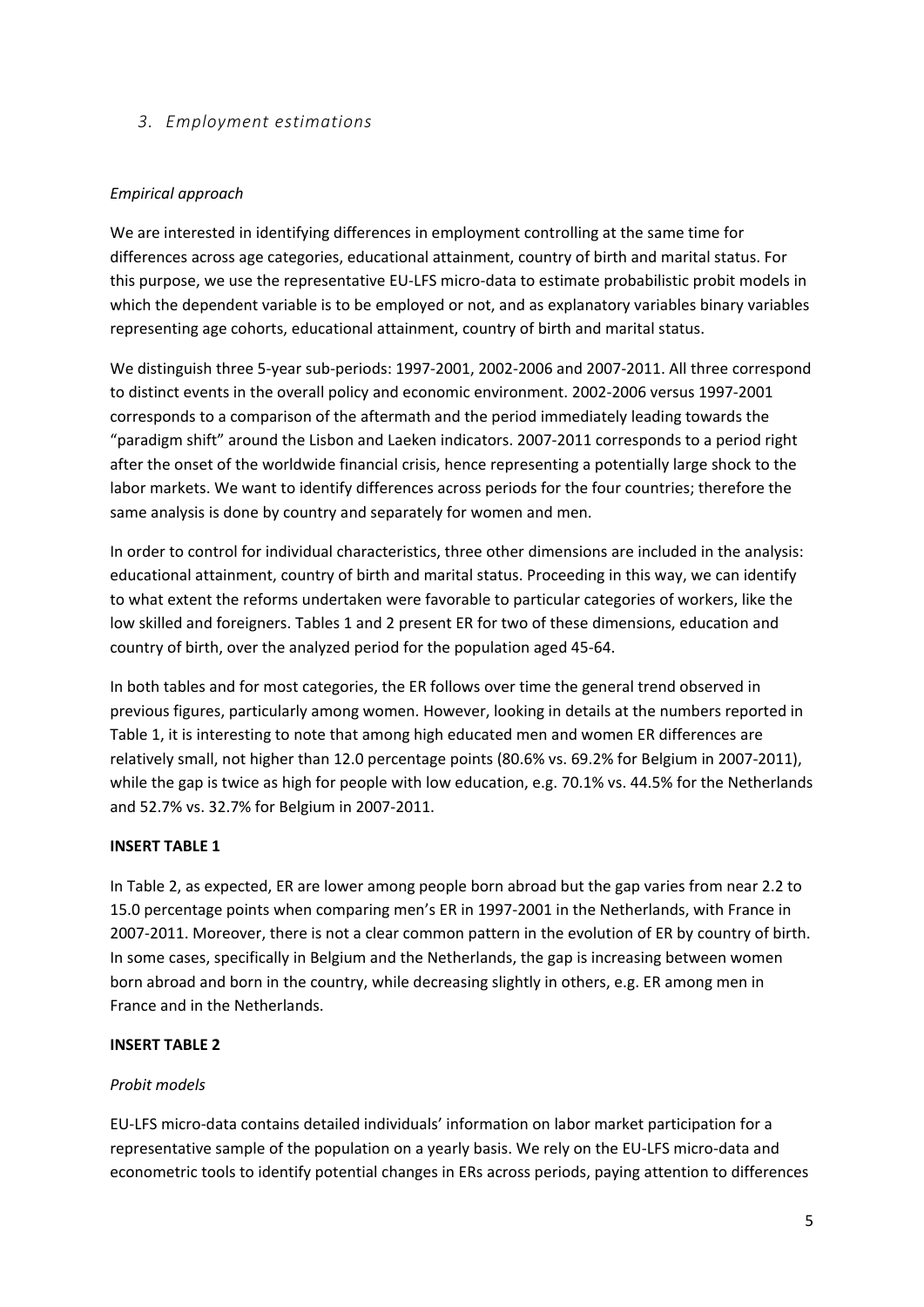between the targeted age cohorts (50‐54,) 55‐59 and 60‐64 compared with the benchmark cohort aged 45‐49.

We test econometrically to which degree differences in ER levels between cohorts are significant across periods. Considering the group aged 45 to 49 as the counterfactual, we interpret that estimated marginal changes in ER, with respect to the counterfactual as the consequence of reforms undertaken. Equation (1) depicts the general relation we estimate. It assumes that the probability of individual *i* to be in employment in year *t* is the expectation of  $empl<sub>it</sub> = 1$  conditional on  $\Omega<sub>it</sub>$ , a transformation of a set of explanatory variables. In this case, we use a probit model: the transformation function  $\Omega_{\mu}$  is assumed to be the cumulative standard normal distribution function  $\Phi$ . and the explanatory variables individuals' characteristics, age, education, country of birth and marital status, represented by dummy variables: $^{10}$ 

$$
\Pr\left(\text{empl}_{it}=I\middle|\Omega_{it}\right)=\Phi\left[\alpha+\sum_{j=2}^{4}\beta_{j} \text{.age}_{j}+\sum_{k=2}^{3}\gamma_{k} \text{.edu}_{k}+\sum_{l=2}^{2}\delta_{l} \text{.birth}_{l}+\sum_{m=2}^{3}\eta_{m} \text{.stat}_{m}\right],\tag{1}
$$

where  $age_i$  indicates the age category, with  $j = 1, 2, 3, 4$  corresponding to the successive cohorts 45-49, 50-54, 55-59 and 60-64, respectively;  $edu_k$  the individual educational attainment dummies, with  $k = 1, 2, 3$  corresponding to high (higher than secondary school), medium (secondary school) and low (primary school) levels, respectively;  $birth$ , the country of birth, with  $l = 1, 2$  indicating if the individual was born in the country she/he currently lives in (Belgium, France, Germany or the Netherlands) or was born abroad, respectively<sup>11</sup>; and  $stat_m$  the marital status dummies, with  $m = 1, 2, 3$  indicating unmarried, married or widowed, respectively. Finally,  $\alpha, \beta_i, \gamma_k, \delta_i$  and  $\eta_m$  are the parameters to be estimated for *j,k,l,m>1*.

Beyond these purely static estimates, our interest is also on how the ER among those 50‐54, 55‐59, and 60‐64 evolved after 2001, compared with changes for the group 45‐49, our control group. For this purpose, we estimate for each country, and for female and male separately, a single probit model allowing all the coefficients in equation (1) to vary over the three sub-periods in which we divided the whole period. However, in order to identify the impact of changes from period to period, and for presentation purposes, we proceed in two steps. In a first step, we estimated equation (2) for the period 1997 to 2006 making the distinction between the two sub periods 1997‐2001 and 2002‐ 2006 periods and, in a second step we estimate equation (3) for the period 2002 to 2011 making the distinction between the 2002-2006 and 2007-2011 sub-periods.<sup>12</sup>

In equation (2),  $per_2 = 1$  for years 2002-2006, and  $per_2 = 0$  for years 1997-2001:

 $^{10}$  Employment is as defined by the derived variable ILOSTAT in the EU-LFS (Eurostat, 2012) – essentially work effort of at least 1 hour during a reference period.<br><sup>11</sup> A finer breakdown of the category of people born abroad between those born in EU-15, the rest of the EU

and outside of EU would be preferable. However, the relevant indicators cannot be traced harmoniously across time as the EU-LFS data and methodology reflect the change from 15 to 27 members during the period under study, with sample size further limiting such breakdowns into subgroups.<br><sup>12</sup> Given the 5‐year age brackets in EU‐LFS data, our choice of 5‐year sub‐periods is handy. Proceeding in this

way, we obtain a perfect correspondence between sub-periods and 5-year age cohorts, de facto allowing us to trace groups of cohorts across time.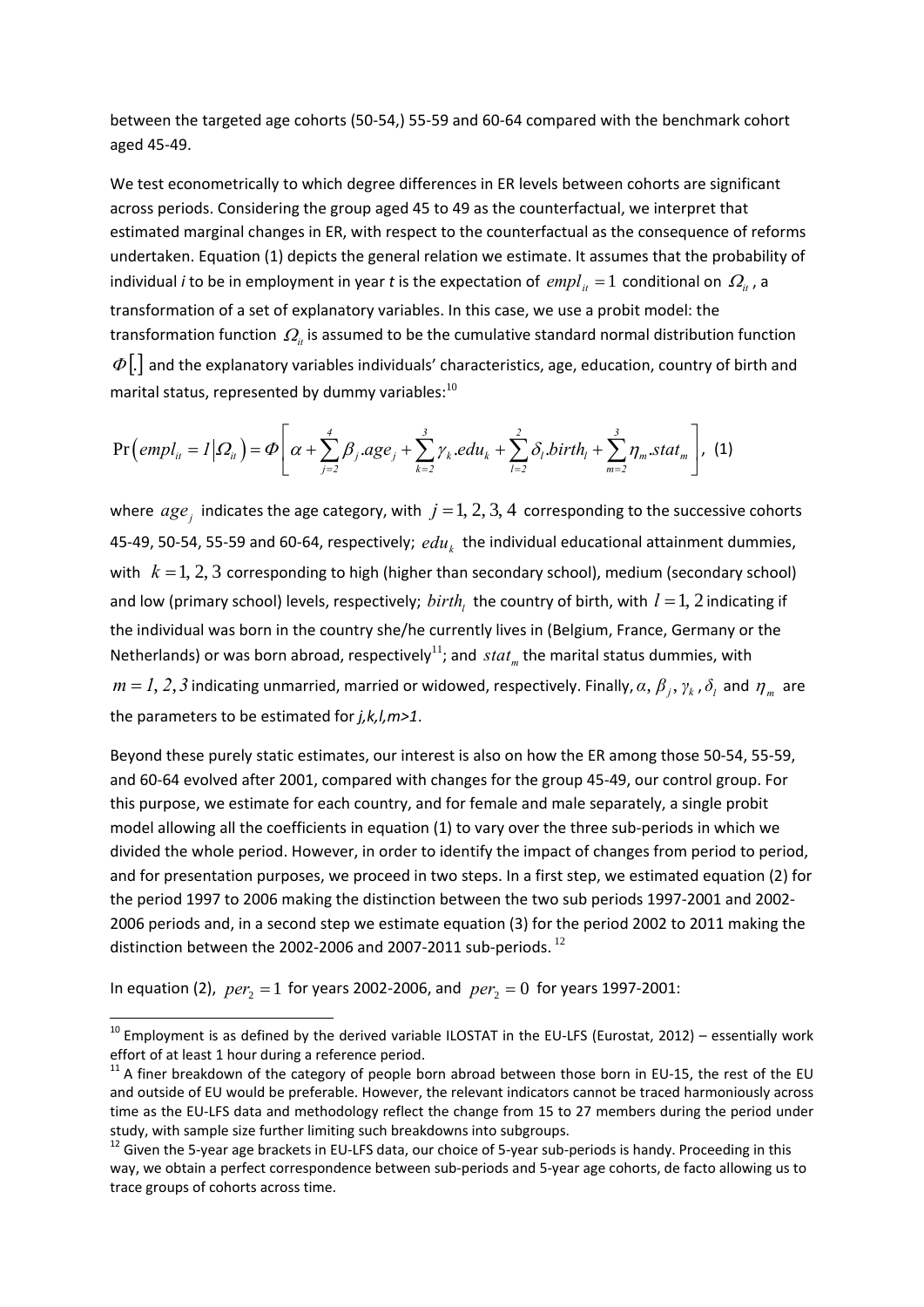$$
\Pr\left(\text{empl}_{it} = I | \Omega_{it}\right) = \Phi\left[\alpha_{1} + \sum_{j=2}^{4} \beta_{j,1} \text{.age}_{j} + \sum_{k=2}^{3} \gamma_{k,1} \text{.edu}_{k} + \sum_{l=2}^{2} \delta_{l,1} \text{.birth}_{l} + \sum_{m=2}^{3} \eta_{m,1} \text{.stat}_{m}\right]
$$

$$
+ \tilde{\alpha}_{2} \text{.per}_{2} + \sum_{j=2}^{4} \tilde{\beta}_{j,2} \text{.age}_{j,it} \text{.per}_{2} + \sum_{k=2}^{3} \tilde{\gamma}_{k,2} \text{.edu}_{k} \text{.per}_{2} + \sum_{l=2}^{2} \tilde{\delta}_{l,2} \text{.birth}_{l} \text{.per}_{2} + \sum_{m=2}^{3} \tilde{\eta}_{m,2} \text{.stat}_{m} \text{.per}_{2}\right], (2)
$$

where coefficients  $\widetilde{\alpha}_2$  ,  $\widetilde{\beta}_{j,2}$  $\widetilde{\beta}_{j,2}$  ,  $\widetilde{\gamma}_{k,2}$  ,  $\widetilde{\delta}_{l,2}$  $\tilde{\tilde{c}}$  $\delta_{\!l,2}$  and  $\tilde{\eta}_{\scriptscriptstyle m,2}$  are, by construction, equivalent to differences in variable effects between the second and first sub-period:  $\tilde{a}_2 = a_2 - a_1$  ,  $\tilde{\beta}_{j,2} = \beta_{j,2} - \beta_{j,1}$  $\hat{\beta}_{j,2} = \beta_{j,2} - \beta_{j,1}$  $\tilde{\tilde{c}}$ 

$$
\widetilde{\gamma}_{k,2} = \gamma_{k,2} - \gamma_{k,1}, \ \widetilde{\delta}_{l,2} = \delta_{l,2} - \delta_{l,1} \text{ and } \widetilde{\eta}_{m,2} = \eta_{m,2} - \eta_{m,1}, \text{ respectively.}
$$

Our attention focuses on the sign and the statistical significance of coefficients  $\beta_{j,2}$  $\tilde{a}$  $\beta_{_{j,2}}$  . They allow us to identify changes, from 1997‐2001 to 2002‐2006, in estimated employment probabilities among older workers, not explained by inter-period general changes, driven mainly by the economic environment and caught by  $\widetilde{\alpha}_2$  , nor by changes in employment probabilities explained by education, country of birth and marital status, caught by  $\widetilde{\gamma}_{k,2}$  ,  $\widetilde{\delta}_{l,2}$  $\tilde{\tilde{c}}$  $\delta_{l,2}$  and  $\tilde{\eta}_{\scriptscriptstyle m,2}^{}$  respectively. We are interested in the sign and the significance of estimated marginal effects on employment probabilities of older age cohorts compared with the 45‐49 years old cohort – hinting at any employment effects as a result of the "paradigm" shift in employment policies towards the elderly. Because of the above‐mentioned data limitations of the EU‐LFS, we only perform this analysis for Belgium, France and the Netherlands.

In a second step, we proceed in the same way for the period 1995 to 2006, making the distinction between the 2002-2006 and 2007-2011 sub-periods. In this case,  $per_3 = 1$  for period 2007-2011, and  $per_3 = 0$  otherwise:

$$
\Pr\left(\text{empl}_{it} = I | \Omega_{it}\right) = \Phi\left[\alpha_{2} + \sum_{j=2}^{4} \beta_{j,2} \text{.age}_{j} + \sum_{k=2}^{3} \gamma_{k,2} \text{.edu}_{k} + \sum_{l=2}^{2} \delta_{l,2} \text{.birth}_{l} + \sum_{m=2}^{3} \eta_{m,2} \text{.stat}_{m}\right]
$$
\n
$$
+ \tilde{\alpha}_{3} \text{.per}_{3} + \sum_{j=2}^{4} \tilde{\beta}_{j,3} \text{.age}_{j} \text{.per}_{3} + \sum_{k=2}^{3} \tilde{\gamma}_{k,3} \text{.edu}_{k} \text{.per}_{3} + \sum_{l=2}^{2} \tilde{\delta}_{l,3} \text{.birth}_{l} \text{.per}_{3} + \sum_{m=2}^{3} \tilde{\eta}_{m,3} \text{.stat}_{m} \text{.per}_{3}\right] \quad (3)
$$
\nwhere  $\tilde{\alpha}_{3} = \alpha_{3} - \alpha_{2}$ ,  $\tilde{\beta}_{j,3} = \beta_{j,3} - \beta_{j,2}$ ,  $\tilde{\gamma}_{k,3} = \gamma_{k,3} - \gamma_{k,2}$ ,  $\tilde{\delta}_{l,3} = \delta_{l,3} - \delta_{l,2}$  and  $\tilde{\eta}_{m,3} = \eta_{m,3} - \eta_{m,2}$ .

We make the assumption that these parameters, in particular the period-specific age parameters ,3 ~<br>~  $\beta_{_{j,3}}$  and their corresponding estimated marginal effects on employment probabilities capture the period specific dynamics resulting from either ongoing implementation of reformed labor market policies/regulations and/or the financial crisis.

Tables 3 and 4 report the marginal effects corresponding to probit models (2) and (3) respectively. In both tables, we make the distinction between the reference period, at the top of the table, and the second period, at the bottom. It is important to note that for the reference period the marginal effects correspond to cross‐section variations with respect to the reference group (45‐49 years old,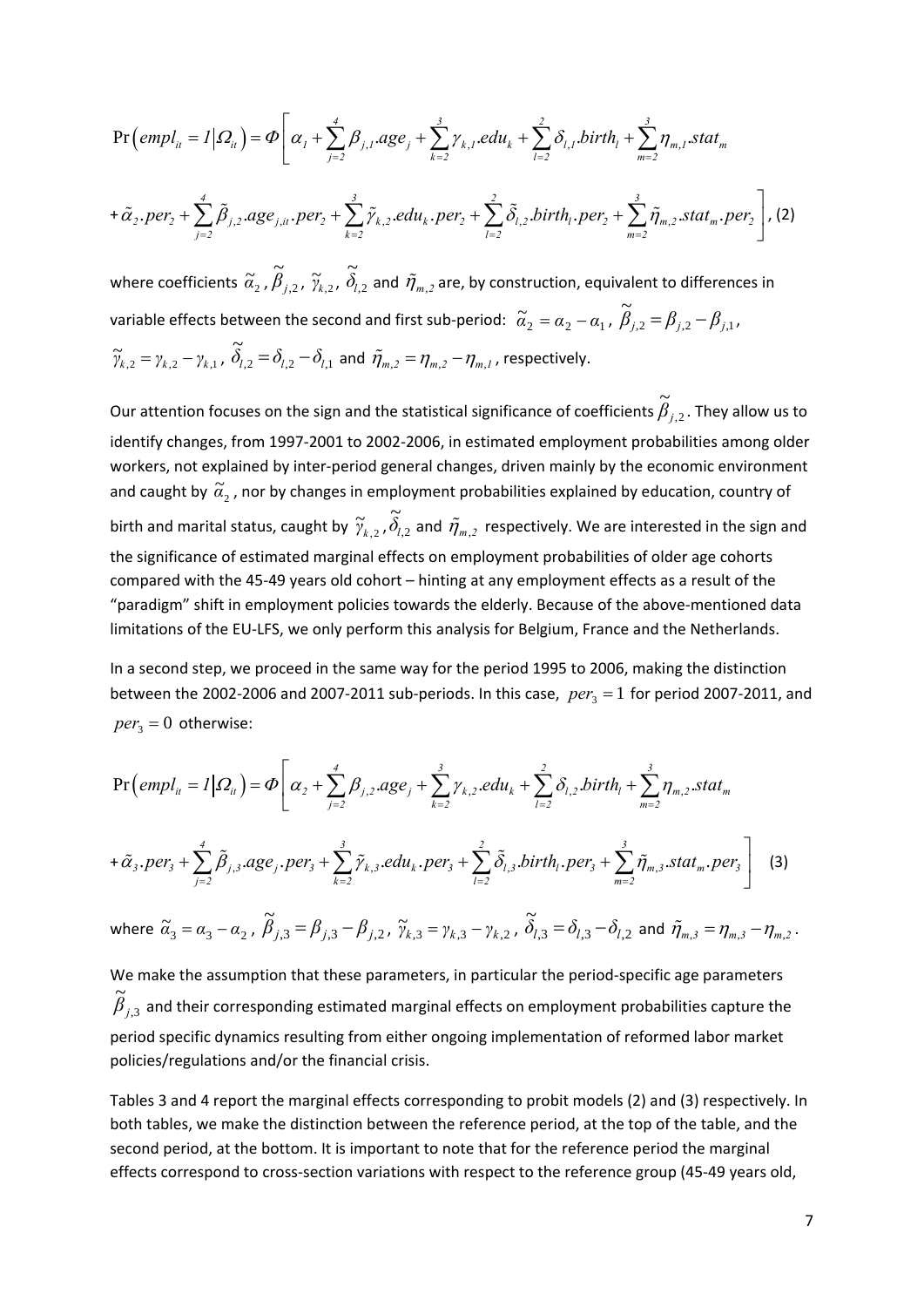high education, living in the country of birth and unmarried), while for the second period, the marginal effects correspond to variations in these cross‐sectional effects across periods.

### **INSERT TABLE 3**

From the top of Table 3, we observe that the results for the period 1997-2001 confirm the sharp drop in ER among the 55 to 59 and 60 to 64 years old cohorts and in all cases higher slowdown for men than for women. As expected, education and country of birth matters too; in all cases the sign of coefficients are statistically significant. For women and men these effects are rather similar, with the exception of the Netherlands, where the drop in ER is sharper among women with low education (‐ 27.5% points) and for men born abroad (‐16.5% points), and in France, where to the contrary, the drop is larger among women born abroad (‐8.0% points).

The results at the bottom of Table 3 present the extra effect of period 2002‐2006 for the different variables listed – which we refer to as the "crossed" effect (an underlying variable crossed with the second sub-period 2002-2006). When looking at the crossed effect linked to age, we see that the marginal effect of the male cohorts aged 55‐59 and 60‐64 was positive and significant in all three countries – pointing at a catching‐up phenomenon with respect to the baseline group aged 45‐49. For women, we observe either no significant gap with respect to the reference cohort (like in Belgium) or a smaller effect than among men (+2.3% points among the 55 to 59 years old in France and near 2% points in the Netherlands among the 50‐54 and 55‐59 years old). Remember that our findings are purely descriptive in this sense neither the proof nor the invalidation of any specific policy measure. They rather document that in the aftermath of the Lisbon summit, there has been an increase in employment and some degree of catching up – whether caused by policy change or not.

From the results of Table 3, it is further noticeable that in most cases ER grew faster for low and medium educated workers than for highly educated – all other things being equal. The only exceptions to this pattern are men with medium education in Belgium and men with low and medium education in France.

Table 4 reports similar results for the second period of analysis 2002‐2011. Results of the top panel of Table 4 are broadly comparable with those of Table 3. For Germany, which was not present in Table 3, the marginal effects of education and country of birth are all comparable to those observed for the other countries and statistically significant. More remarkable in the case of Germany, is that no major differences appear between the marginal effects across women and men, and that age effects are less dramatic, particularly for the 55 to 59 years old cohort, ‐16.5% and ‐18.3% points compared to drops in ER rates going from ‐20% to near ‐35% points in the neighboring countries. The effect of marital status is rather heterogeneous across periods and countries.<sup>13</sup>

The second part of Table 4 reveals some surprising results. First, our estimates indicate that contrary to expectations, the ER improved from 2007 to 2011 for the population as witnessed by the positive marginal effect of this second sub-period. This is particularly true in Germany ( $\tilde{a}_3 = +2.3\%$  and  $\tilde{a}_3 =$ + 4.0% points, respectively for women and men) and among women in Belgium (+ 2.3% points) and the Netherlands (+ 2.9% points) – showing that the aftermath of the financial crisis has not

 $13$  For Germany, we performed sensitivity analysis by restricting the sample to Western Germany – with substantially unchanged results.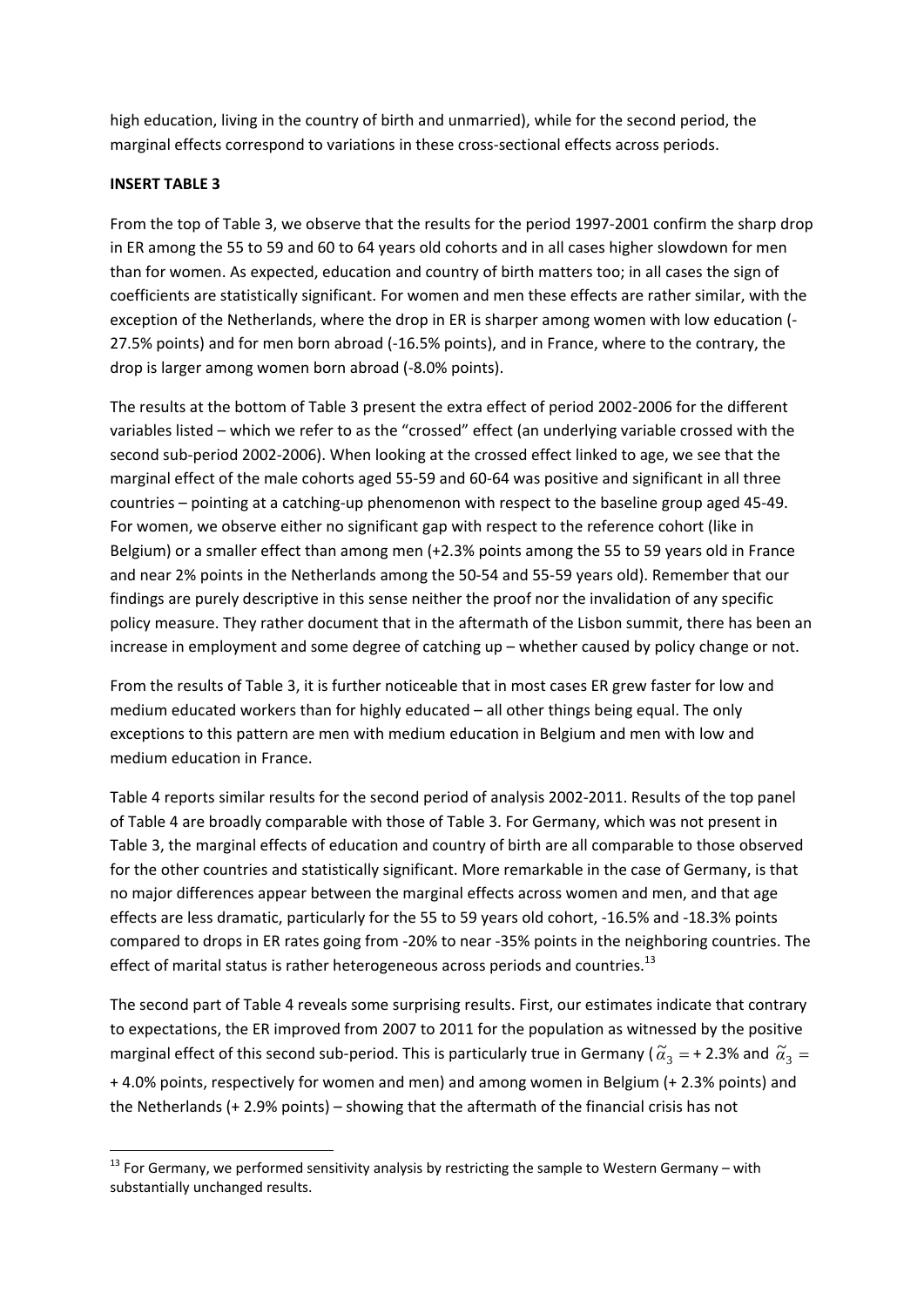everywhere been a period of low and decreasing employment. Quite to the contrary, some countries seem to have made important advances in the post-crisis world – be they the result of explicit policy measures (such as continued implementation of employment strategies) or not.

Second, we observe a positive and significant additional effect among the aged cohorts. Among the 55 to 59 years old the marginal effect, corresponding to the  $\widetilde{\beta}_{3,3}$  coefficient, are in several cases higher than 5% points (the only exceptions are men in Germany and women in France), while for the 60 to 64 years old (coefficient  $\widetilde{\beta}_{4,3}$ ) the marginal rates are between 5% to 10% points for Germany and the Netherlands, and between 1% and 4% points for Belgium and France.

Looking at groups of individuals that are often associated with increased vulnerabilities – namely the less skilled and those born abroad – they seem to have fared less favorably in the aftermath of the financial crisis – *ceteris paribus*. The coefficients  $\widetilde{\gamma}_{3,3}$  and  $\widetilde{\delta}_{2,3}$  are in both cases negative or statistically non‐significant. It is interesting to notice that this is exactly the reverse of what we observed in Table 3 for the  $\widetilde{\gamma}_{3,2}$  and  $\widetilde{\delta}_{2,2}$  coefficients, that were in nearly all cases positive for the 2002-2006 period – indicating a catch‐up of those groups in the run‐up to the financial crisis.

### **INSERT TABLE 4**

The appendix provides some alternative estimation using a difference in difference approach (DID) – broadly confirming the above results. More specifically, one possible weakness of the present analysis could be that it takes different cohorts at different time‐periods as independent. Expressed differently, the results reported were estimated as if the 5‐year age cohorts were composed of different people each year over the whole period. Conceptually, however, this is somewhat incorrect as the same birth cohort observed age 55 in 2002, e.g., will again be present in 2007 aged 60.

As the EU‐LFS micro‐data can be weighted to be representative of the population at large, in the Appendix we build a pseudo‐panel to identify variations in ER for successive cohorts as they age. Using this information, we test the potential changes in ER, but this time using a difference in difference (DID) approach which allow controlling for cohorts' specificity or, in other words, cohorts heterogeneity. This gain however comes at the cost of having to rely on a pseudo-panel assumption and less readability of results.

*4. Hours of work analysis* 

The present section proposes a complementary analysis of hours of work. The starting point is that merely looking at ERs for measuring labor utilization gives a very partial picture of reality – be it for the population at large or those aged 50+. There is ample potential for a general link between employment and hours of work. For the 50+ population more specifically, our working hypothesis is that substitution behavior is most certainly an unneglectable issue.

The current policy debate seems to confirm our working hypothesis: reduced pre‐retirement work schedules, part‐time retirement, etc. are all reminders of the conceptual relevance of taking hours of work into account when evaluating government policies. For example, if increased employment comes at the cost of lower hours of work, the expected/projected effect on individuals, the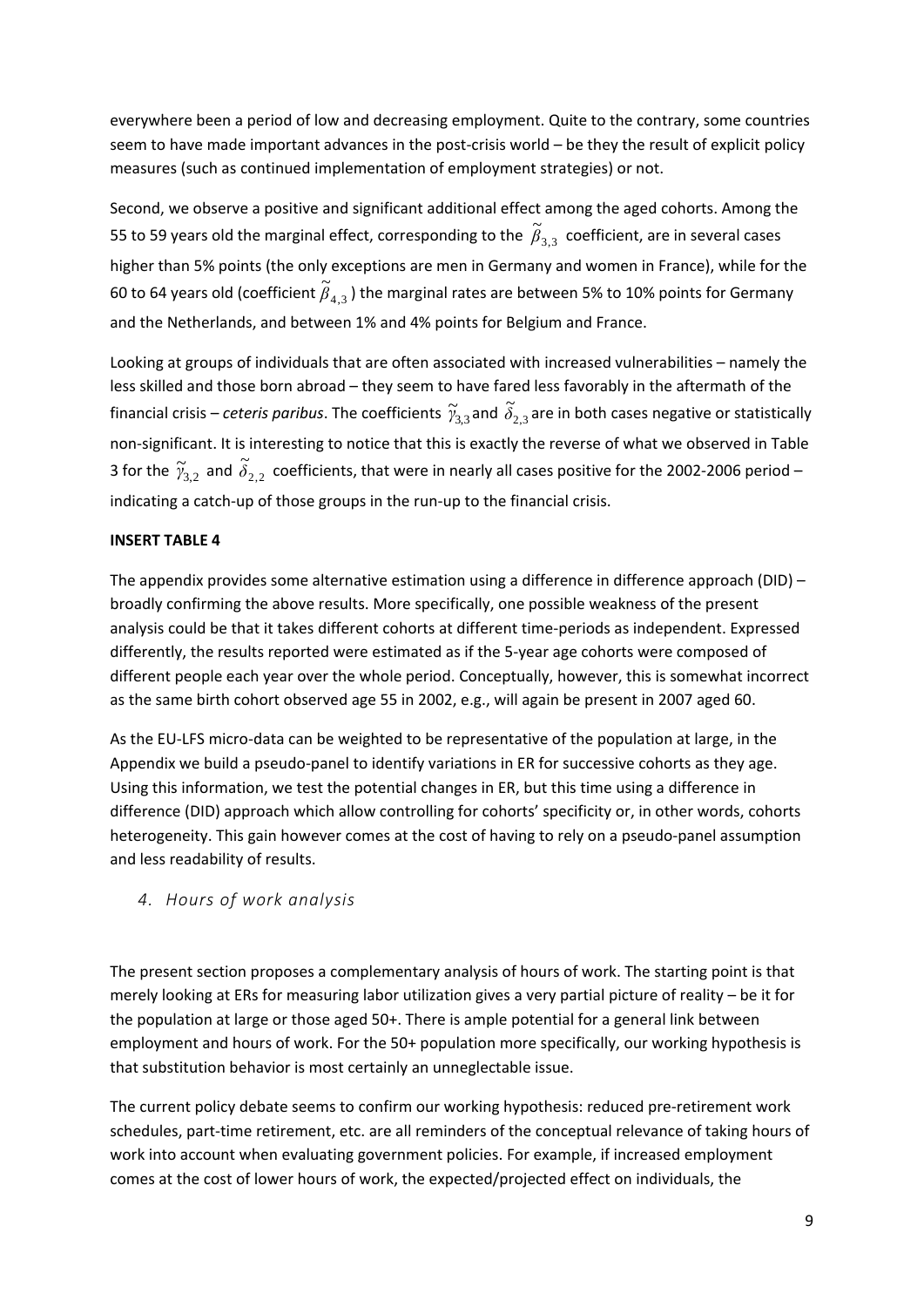government budget, economic growth, etc. could be very different (less favorable) when taking both factors into account than when merely looking at the ER as the sole indicator.

We thus investigate two specific questions: (1) Did the increase in ER (as observed in the previous section) come at the "cost" of reduced work hours for those working? (2) How did total hours of work evolve?

### *Individual work hours*

We use information on usual hours of work reported in EU-LFS micro-data and estimate a Heckman (1979) selection model with usual hours of work as the dependent variable. To take into account a potential selection bias, due to the observability of data (hours at work) exclusively for individuals in employment, the model includes among explanatory variables the inverse Mills ratio derived from the estimation of ER probabilities under the probit model presented in Section 3. For estimation purposes, we rely on the full maximum likelihood Heckman procedure available in STATA.

As for the study of ER in Section 3, we proceed in two steps. In the first step, we estimate a model for the first two sub‐periods, 2002‐2006 vs. 1997‐2001, and in a second step, 2007‐2011 vs. 2002‐2006. Equation 4 and 5 present the parametric linear relation we choose to model hours of work for periods 1997-2006 and 2001-2011, respectively: $^{14}$ 

$$
hour_{it} = \alpha_{1} + \sum_{j=2}^{4} \beta_{j,1}.age_{j,it} + \sum_{k=2}^{3} \gamma_{k,1}.edu_{k,it} + \sum_{l=2}^{2} \delta_{l,1}.birth_{l,it} + \tau_{1}.senior_{it} + \n\tilde{\alpha}_{2}.per_{2} + \sum_{j=2}^{4} \tilde{\beta}_{j,2}.age_{j,it}.per_{2} + \sum_{k=2}^{3} \tilde{\gamma}_{k,2}.edu_{k,it}.per_{2} + \sum_{l=2}^{2} \tilde{\delta}_{l,2}.birth_{2,it}.per_{2} + \tilde{\tau}_{2}.senior_{it}.per_{2}, (4)\nhour_{it} = \alpha_{2} + \sum_{j=2}^{4} \beta_{j,2}.age_{j,it} + \sum_{k=2}^{3} \gamma_{k,2}.edu_{k,it} + \sum_{l=2}^{2} \delta_{l,2}.birth_{l,it} + \tau_{2}.senior_{it} + \n\tilde{\alpha}_{3}.per_{3} + \sum_{j=2}^{4} \tilde{\beta}_{j,3}.age_{j,it}.per_{3} + \sum_{k=2}^{3} \tilde{\gamma}_{k,3}.edu_{k,it}.per_{3} + \sum_{l=2}^{2} \tilde{\delta}_{l,3}.birth_{3,it}.per_{3} + \tilde{\tau}_{3}.senior_{it}.per_{3}, (5)
$$

where *hour*, corresponds to the number of hours per week usually at work, *senior*, to seniority in the current employment in years, and the other variables are as defined before. To allow model identification, we assume that marital status, an explanatory variable in the ER model, is not relevant to explain hours of work. We are aware that this is a strong assumption, but we did not identify any other variable in the EU-LFS better suited for identification purposes.<sup>15</sup>

In Tables 5 and 6 we report the estimated coefficients for sub‐periods 1997‐2006 and 2002‐2011, respectively. In all cases the Mills ratio appears to be positive and statistically significant indicating that the results would be biased upward without taking into account a potential selection bias. Also,

 $14$  Note that we use the same parameter notation for probit models (equations 1 and 2) and for OLS models (equations 4 and 5) for simplification purposes.<br><sup>15</sup> We also estimated the same Heckman selection models including the marital status dummy variables.

Results were in most cases very close to those presented here.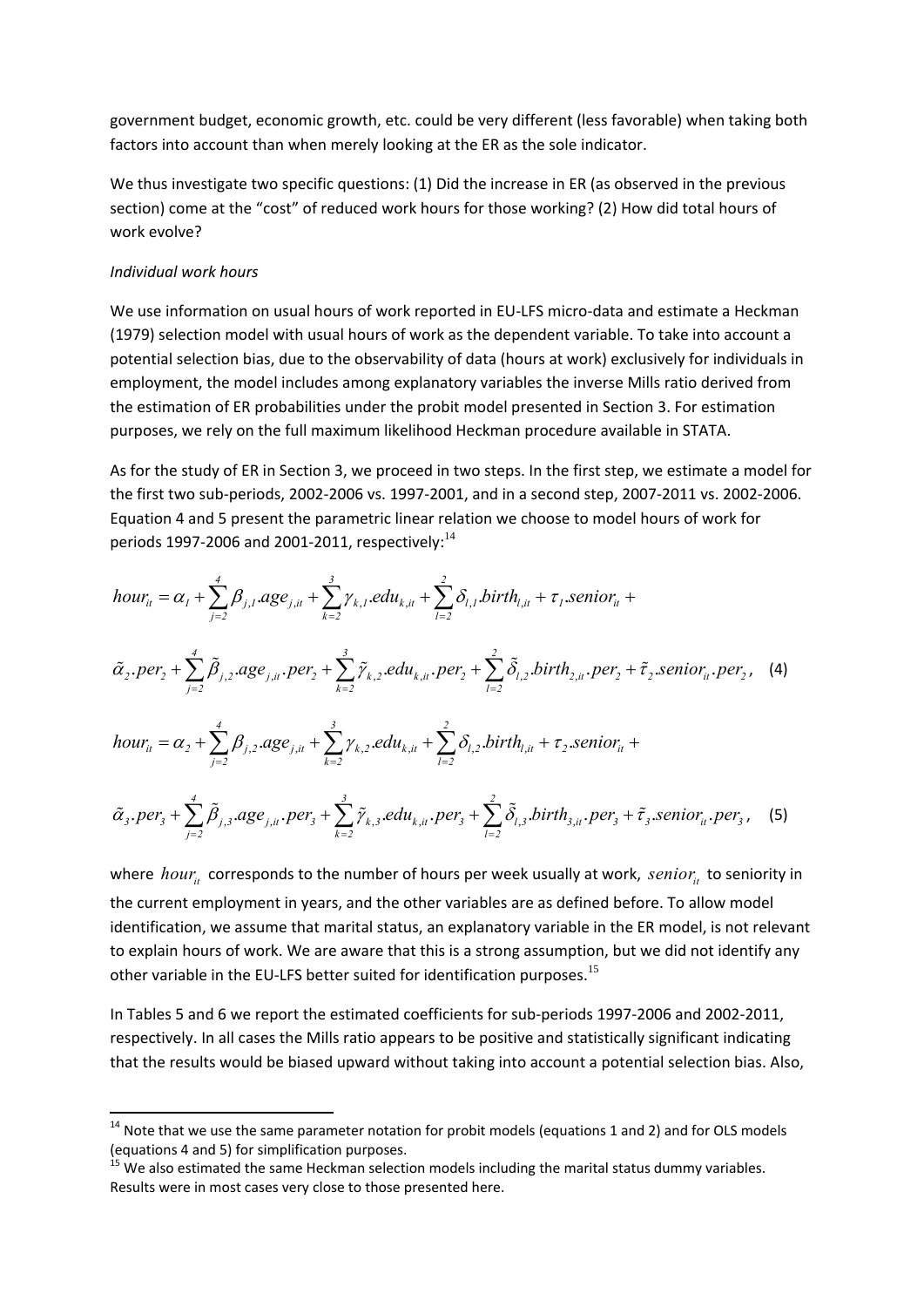for the period 2002-2006 the direct effects  $\tilde{\alpha}$ , indicate in all cases an increasing, and in some cases statistically significant path in the hours at work. This is the case of women in Belgium and France, +1.88 hours and +2.07 respectively, and of men in France and in the Netherlands, +2.54 hours and +0.44 respectively. A similar increasing path is observed for 2007‐2011 for women and men in Belgium and for men in France. By construction, these effects are associated with the reference group in the analysis, in this case the 45 to 49 years old. For the other time-independent explanatory variables, such as age, it is difficult to identify a general pattern of direct effects: women in France and men in Germany and the Netherlands appear to work fewer hours when ageing. Also, less educated workers work in general fewer hours than high qualified workers, as expected. Finally, seniority appears in general associated with more hours at work.

# **INSERT TABLE 5 AND 6**

Looking at crossed effects, we can identify period‐specific effects of changes in these independent variables – either from 1997‐2001 to 2002‐2006 (Table 5) or from 2002‐2006 to 2007‐2011 (Table 6). As in the previous Sections, we are interested in the sign and the significance of estimated marginal effects on hours of work, particularly crossed effects between age and periods. For example, we observe that for the case of Belgium nearly all groups show a decline in hours compared to the reference group. This effect nearly represents 1 hour each period for the 55‐59 years old, with an even stronger effect for the age group 60-64 where  $\tilde{\beta}_4$ , = -2.74 hours for men in 2002-2006. For France and the Netherlands the results are contrasted, positive and statistically significant for women and men during 2002‐2006, and negative for 2007‐2011. Also for Germany, where the results are only available for 2007‐2011, there is a downward trend, that is however only statistically significant for men. $^{16}$ 

Finally, crossed effects between period and education indicate a significant decrease in hours worked per week among less skilled workers in both periods. The only exception is women with low education in the Netherlands during 2002-2006 where the corresponding value is  $\tilde{\lambda}_{3,2} = +0.66$ . To be born abroad has no clear universal pattern of effects. Broadly speaking, these latter results indicate that the lower educated have overall seen rather pronounced declines in their working hours, and this across all countries studied. Being born abroad on the other hand has no clear effect on hours of work, which contrasts with the results in terms of ERs where both vulnerable groups were more heavily affected after the onset of the financial crisis.

These latter findings have immediate policy relevance. They confirm our working hypothesis that the reliance on a single indicator such as ER for evaluating employment performance might lead to inadequate conclusions and thus inappropriate policies – as leaving aside work intensity.

# *Total hours of work*

Now that we have established that hours of work do change, the second question remains unanswered: what is the combined effect of both the ER and hours change in terms of total hours of work? We propose a decomposition analysis that separates out the effect of three factors:

  $16$  For Germany, we again performed sensitivity analysis by restricting the sample to Western Germany – with substantially unchanged results.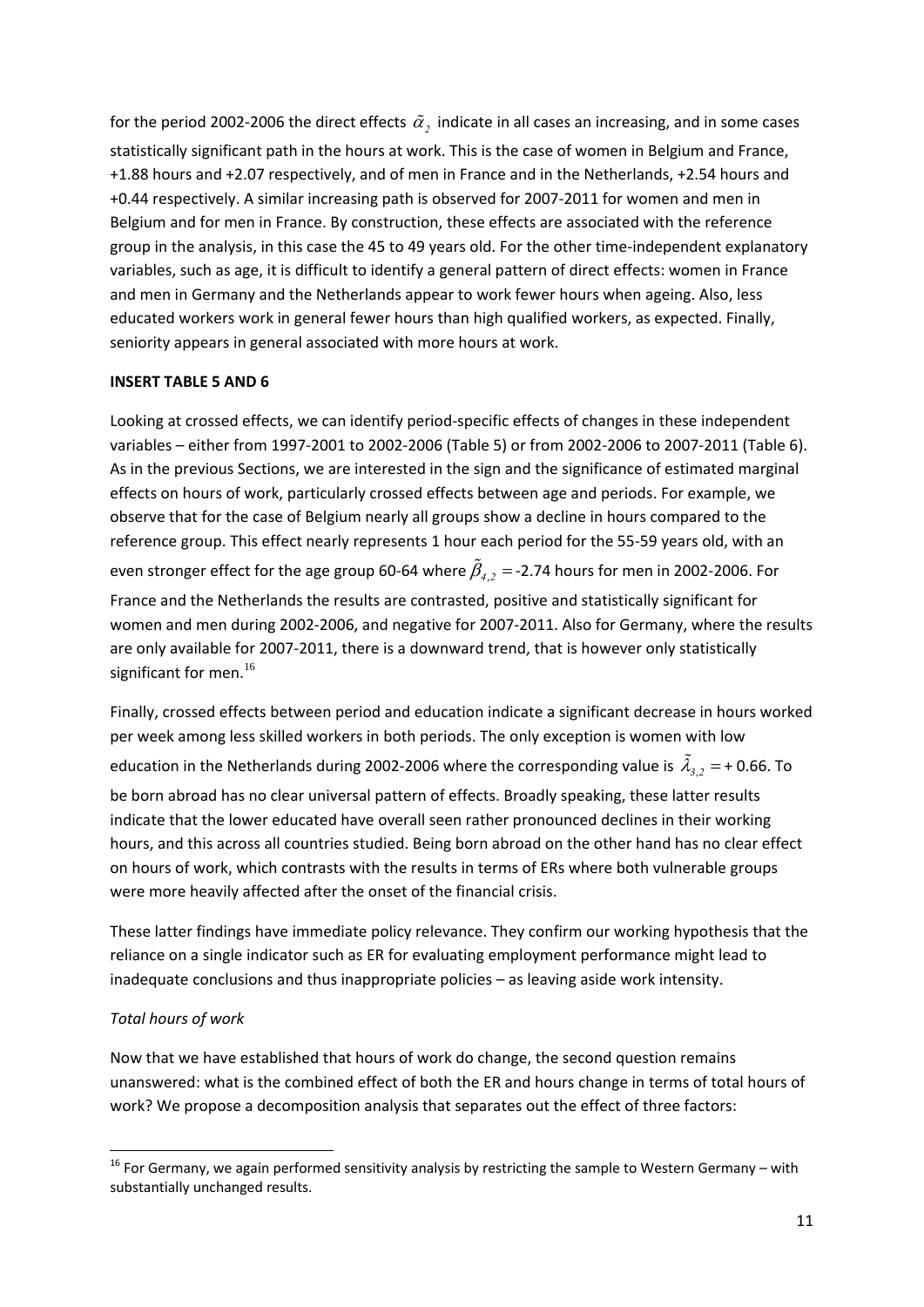demographic trends, employment rate and hours of work. As before, for reasons of clarity and comparability, we limit our attention to the population 55‐64. We proceed by micro‐simulation analysis to evaluate the change in total hours of work.

More specifically, we proceed in three steps. In the first step, we compute the change from subperiod to sub‐period in the total number of hours of work for a particular age‐gender group assuming that ER and hours of work are kept constant for a given set of individuals attributes (education, country of birth, marital status and seniority). This gives us an estimation of the change in total hours of work that is merely due to what we refer to as the *demographic* change, effectively changes in cohort size and the composition of the cohort according to the above attributes.<sup>17</sup>

In a second step, we estimate the variation in total hours of work resulting from changes in ERs between sub‐periods, expressed differently along the *extensive margin*. For this purpose we use the coefficients of probit equations 2 and 3 to predict changes in employment rates for each sub‐period (1997‐2001 and 2002‐2006 for equation 2 and 2002‐2006 and 2007‐2011 for equation 3) – keeping both the *demographic* composition and the hours of work constant. The difference between these two values gives an estimation of the *extensive change* in employment.

The third step consists in the estimation of changes in total hours of work due to changes in individual hours of work, or expressed differently the *intensive margin*. As in the previous step we proceed by micro‐simulation using the same counterfactual. To be more precise, we use the coefficients of equations 4 and 5 to predict changes in total hours of work for each sub-period – keeping both the *demographic* composition and the employment constant. The difference between these estimations corresponds to the *intensive change*.

In Table 7 we report the results obtained for the 55‐59 and 60‐64 age cohorts (by sex) for the four countries – and this for both periods of study 1997‐2006 and 2002‐2011. A reported value of 1.10 represents a 10% increase from one sub‐period to the next, a value of 0.95 a 5% decrease. By construction, the total rate of change corresponds in each case to the product of the demographic, intensive and extensive changes. We are particularly interested on the net result of extensive and intensive changes, reported in the last columns of Table 7 as *behavioral change* – as they are the only endogenous parameters – hence of particular policy relevance.

### **INSERT TABLE 7**

We observe that total hours of work among the cohorts was driven mainly by demographic change, baby‐boomers arriving first, in 2001‐2006, to the 55‐59 age cohort and later, in 2007‐2011, to the 60‐ 64 cohort, with the only exception of Germany where – due to its earlier demographic cycle – the baby boom generation no longer appears as such in the data. Behavioral change is always positively signed and is generally larger for women than for men. France provides the noticeable deviation to this pattern with substantially stronger employment effects for men ultimately leading to a larger behavioral effect for men than for women.

Table 7 also illustrates that positive changes at the extensive margin (in ERs) have over the period of study largely compensated for any observed negative changes at the intensive margin (hours of

 <sup>17</sup> Technically, we simulate the change in a given variable X while keeping variables Y and Z at their starting and/or finishing levels, and then take a geometric average.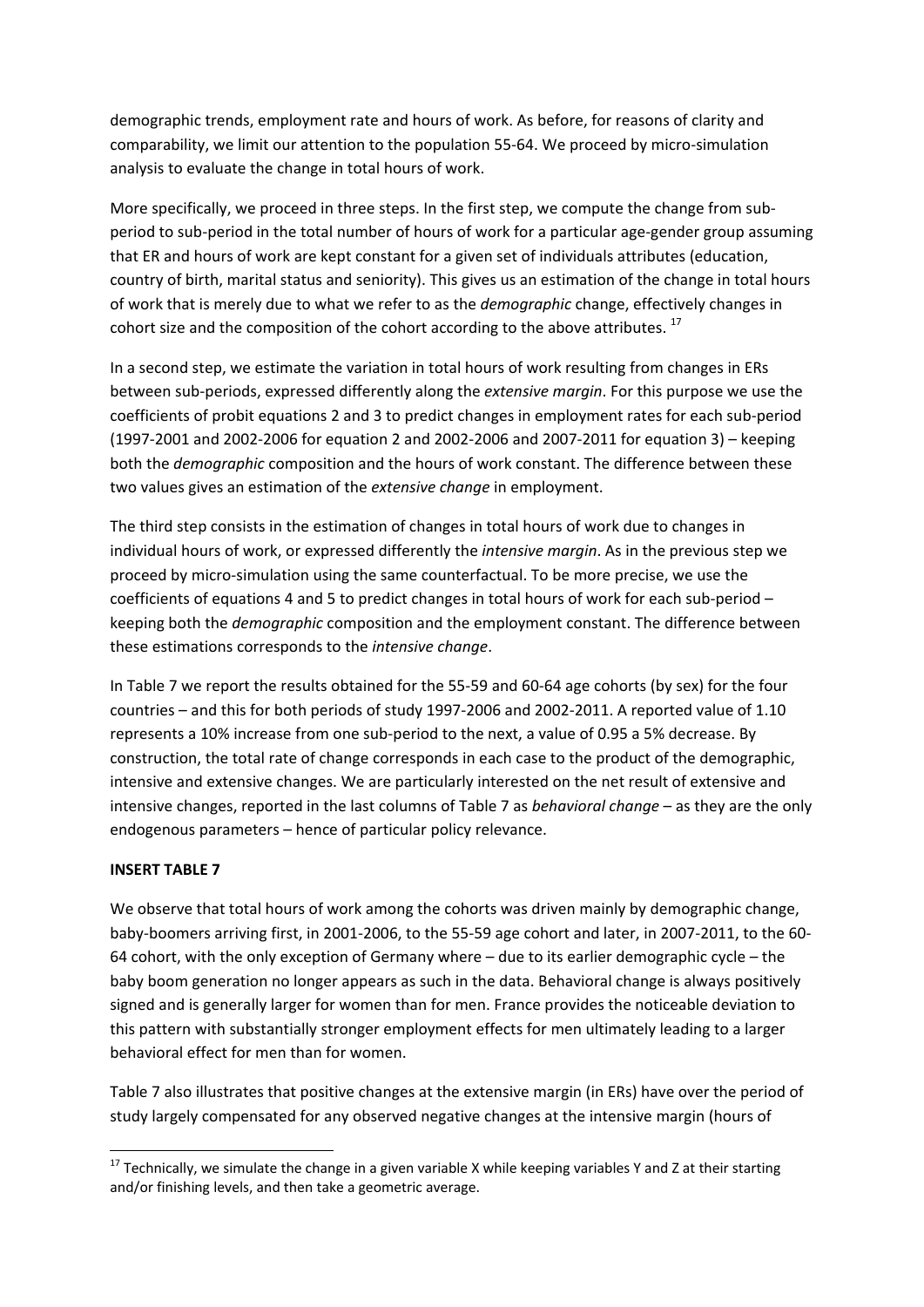work). This result indicates that overall, the older cohorts are contributing to a larger degree to the economic activity of the countries, and hence also to the financing of its public and social sectors. However, the results also indicate substantial offsetting behavior. This is particularly true in Belgium, where for all age groups and all periods the change at the intensive margin has been negative, reaching 8% for women aged 55‐59 in the first period.

# *5. Conclusions*

European welfare states are under stress: demographic and social changes are leading to increasing demands in terms of expenditures at a time when the population in working age is shrinking. In the face of this observation, academic economists have been promoting the idea of increasing the employment rate of the elderly as one key policy area. With the arrival of the Open Method of Coordination and the Lisbon criteria in 2001, this policy objective has also been put on the agenda of policy makers – either explicitly or implicitly.

The present paper provides a fresh look at the question using European Union Labour Force Survey micro‐data. It innovates with respect to the literature in two areas. First, it takes a comparative approach between Belgium and its neighbors France, Germany and the Netherlands. Second, it extends the usual benchmarking based on employment rates alone to also include hours of work data.

Our results are twofold. First, we construct probit models of employment and show that older workers aged 50+ have by and large a significantly larger increase in employment than the one observed for the general population over the time period 1997‐2011. Our findings indicate some "catching‐up" phenomenon with older cohorts looking increasingly like prime‐age ones. We find substantial differences between men and women, pointing to the need to take the gender dimension into account when considering labor market policies. We further find that vulnerable groups, such as less educated and first‐generation immigrants, fared less well relative to the reference groups.

Second, we complement the employment rate analysis by an hours‐of‐work analysis. More specifically, we investigate to which degree – if any – there has been substitution between employment and hours of work for the individuals under study. For this purpose, we estimate a Heckman selection model and evaluate the changes in hours of work. The results show that for some groups in the 55‐64 age bracket, reductions in observed average hours of work can be as important as 8% for the case of Belgium.

To evaluate the relative importance of the above factors, we complete the analysis by a micro‐ simulation approach that decomposes the change in total hours of work for the various age-sex groups into a demographic, extensive (employment) and intensive (hours) margin. Our results indicate that in the period of observation, changes in employment rates have been sufficiently strong to offset any negative hours of work tendencies.

Our results should be seen as warrant for caution. They mean that a given observed increase in employment rates might hide very different realities (different work intensities). As a result, a policy merely focused on employment rates might be heavily misguided.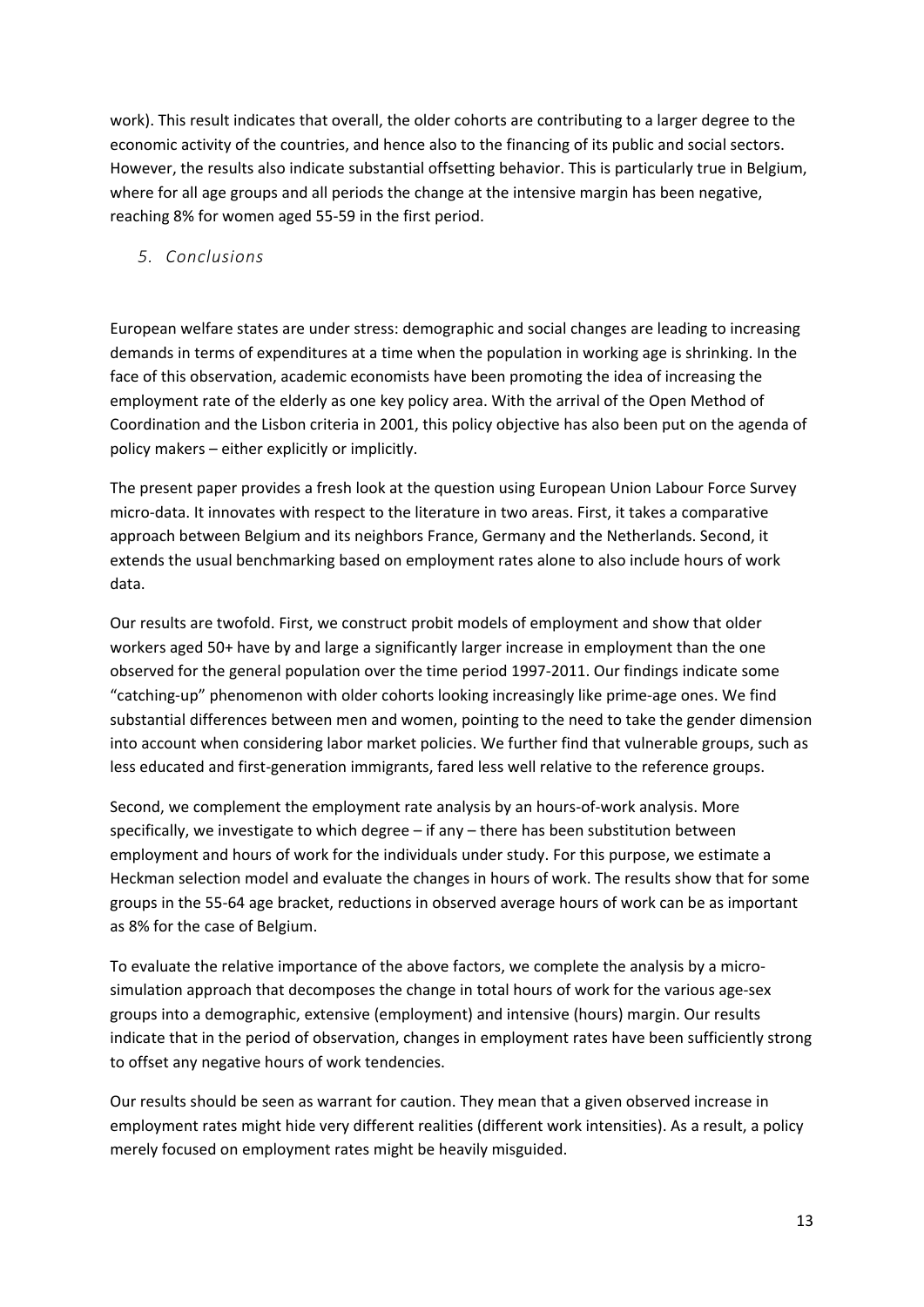# *References*

Blundell R. and T. MaCurdy (1999), "Labor Supply: A Review of Alternative Approaches", in Ashenfelter O.C. and D. Card, ed., Handbook of Labor Economics, Volume 3A, Chapter 27, 1559-1695.

Bonsang, E., Perelman, S. and S. Adam (2012), "Does retirement affect cognitive functioning?", Journal of Health Economics, 31, 3, 490‐501.

European Commission (1999), "Towards a Europe for all ages. Promoting Prosperity and Intergenerational Solidarity", Brussels 21.05.1999 COM(1999) 221, final, http://ec.europa.eu/employment\_social/social\_situation/docs/com221\_en.pdf

European Council (2000), "Lisbon European Council, Presidency Conclusions, 23 and 24 March 2000", http://www.consilium.europa.eu/uedocs/cms\_data/docs/pressdata/en/ec/00100‐r1.en0.htm

European Council (2001), "European Council Meeting in Laeken, Presidency Conclusions, 14 and 15 December 2001",

http://www.consilium.europa.eu/uedocs/cms\_data/docs/pressdata/en/ec/68827.pdf

Gruber, J. and D. Wise (eds.) (2004), "Social Security Programs and Retirement around the World. Micro‐estimation", NBER and University of Chicago Press.

Gruber, J. and D. Wise (eds.) (2010), "Social Security Programs and Retirement around the World. The Relationship to Youth Employment", NBER and University of Chicago Press.

European Commission (2012), "European Year for Active Ageing and Solidarity between Generations 2012", http://europa.eu/ey2012.

Eurostat (2012), "EU Labour Force Survey database User guide".

Heckman, J. (1979), "Sample selection bias as a specification error", Econometrica 47, 1, 153–161.

Lefebvre, M. (2013), "Social Security and Retirement: the Relationship between Workers, Firms and Government", Annals of Public and Cooperative Economics, 84(1), 43‐61.

Steiner, V. (2015), "Recent labour market developments, pension reforms, and early retirement in Germany", paper presented at IAB Workshop "Retirement policy reform and the labour market for older workers in a comparative perspective", February 19‐20, 2015.

WHO (2002), "Active Ageing: A Policy Framework, A contribution of the World Health Organization to the Second United Nations World Assembly on Ageing", Madrid, Spain.

Wise, D. (editor) (2016), "Social Security Programs and Retirement around the World. Disability Insurance Programs and Retirement", NBER and University of Chicago Press.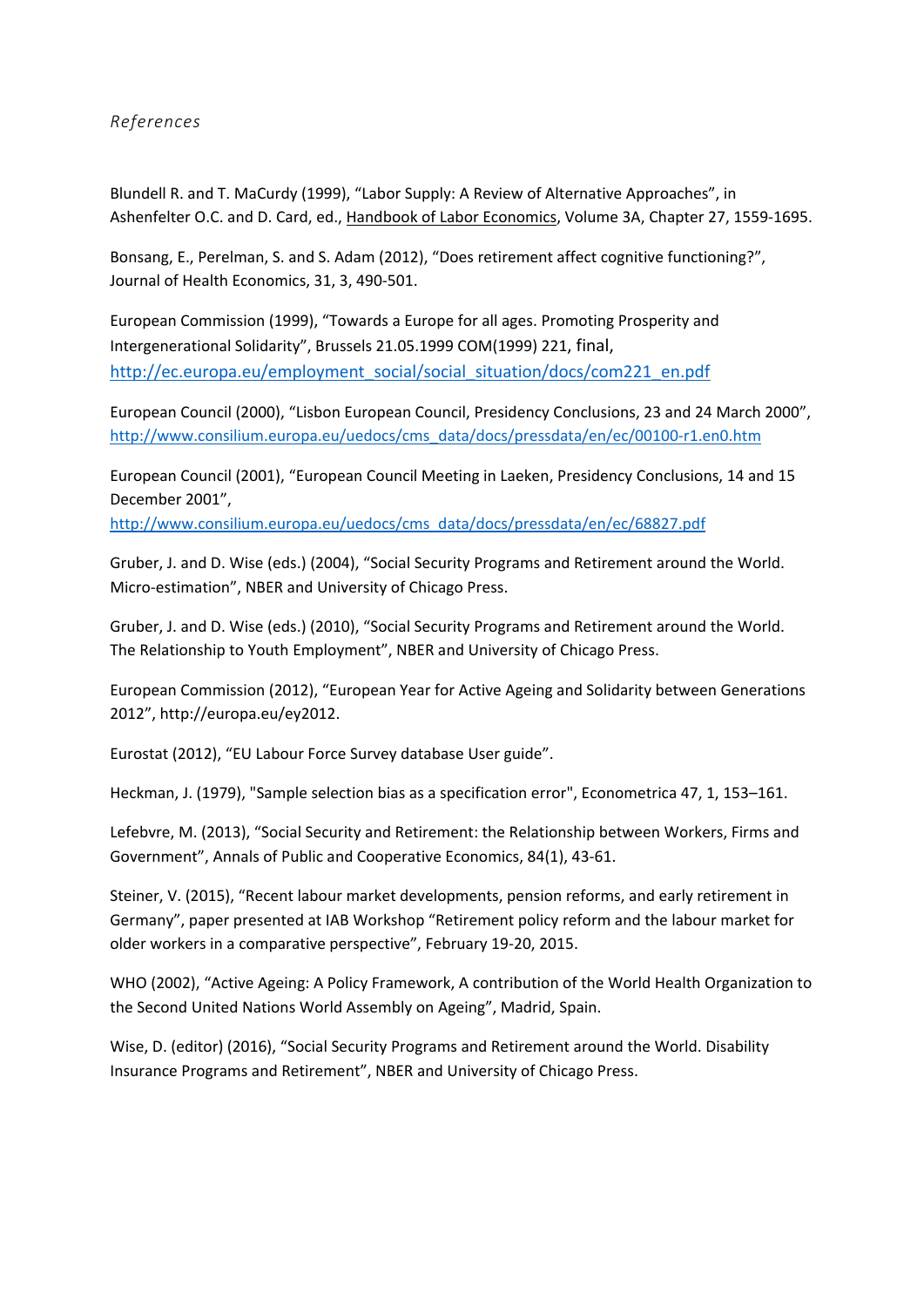For this analysis we use all the individuals information available annually in the EU‐LFS. Given the restrictions on personal information, individuals are identified as members of 5‐year cohorts and not by the exact year of birth. As a consequence, people born the same year (a one‐year cohort) belongs to the same 5‐years age group over 5 years, e.g. the population born in 1950 are included in the 50 to 54 years old group from 2000 to 2004.

DID equation 1.a is estimated using OLS, separately for women and men for Belgium, France and, on a shorter period, for the Netherlands.<sup>18</sup> In order to perform DID, we compute for every year *t* and for each 5‐year age‐cohort *j* ER variations from 5‐years before, that is when they belonged to the younger age category. To be able to compare the ER decline with age for the period before 2001, we computed ER change using available information from the period 1992‐1996 for Belgium, and for the period 1993‐1996 for France. For the Netherlands data is only available from 1997, as indicated before.

Equation 1.a presents the general form of the DID estimation:

$$
\Delta ER_{st} = \alpha_1 + \sum_{p=2}^{3} \tilde{\alpha}_p \cdot per_p + \sum_{j=2}^{4} \beta_{j,1} \cdot age_j + \sum_{p=2}^{3} \sum_{j=2}^{4} \tilde{\beta}_{j,p} \cdot per_p \cdot age_j + \varepsilon_{st} \,, \tag{1.3}
$$

where  $\Delta ER_{st}$  indicates the observed change in the rate of employment over the previous 5 years, from year *t*‐5 to *t*, corresponding to a category *s* in the population identified by its age (45‐49, 50‐54, 55-59 or 60-64 years old), its level of education (low, medium or high), the place of birth (same country or abroad) and marital status (unmarried, married or widowed). That is, 72 observations by year and by gender for each country computed from EU-LFS micro-data. ∆ER for the 45 to 49 years old is computed making the difference with ER observed for the same cohort 5 years before, when aged 40 to 44 years old.

In equation 1.a, periods and age categories are represented by dummy variables: *per*<sub>n</sub> corresponds to the 5-year periods [p=1 (1997-2001), 2 (2002-2006) or 3 (2007-2011)] and  $age_i$  to age categories [j=1 (45-49), j=2 (50-54), 3 (55-59) or 4 (60-64)]. Finally,  $\alpha_1, \tilde{\alpha}_p, \beta_{j,l}$  and  $\tilde{\beta}_{j,p}$  are the parameters to be estimated by OLS, and  $\varepsilon_{st}$  the random error term assumed to be normally distributed  $\left\lceil N\bigl(0,\sigma^2 \bigr)\right\rceil$ . We are particularly interested on the sign and statistical significance of parameters  $\hat{\beta}_{i,n}$ . By construction, they allow identifying differences in ER changes when aging, and across periods, for successive cohorts in the 50 to 64 years old age categories. Note that the difference and difference analysis is estimated in one step for the three periods, therefore coefficients

<sup>&</sup>lt;sup>18</sup> For Belgium and France, we rely on data available from 1992 and 1993, respectively. For the Netherlands the first year available is 1997. Data for Germany is only available from 2002 on, which does not allow us to run DID, even for the last 5‐year period.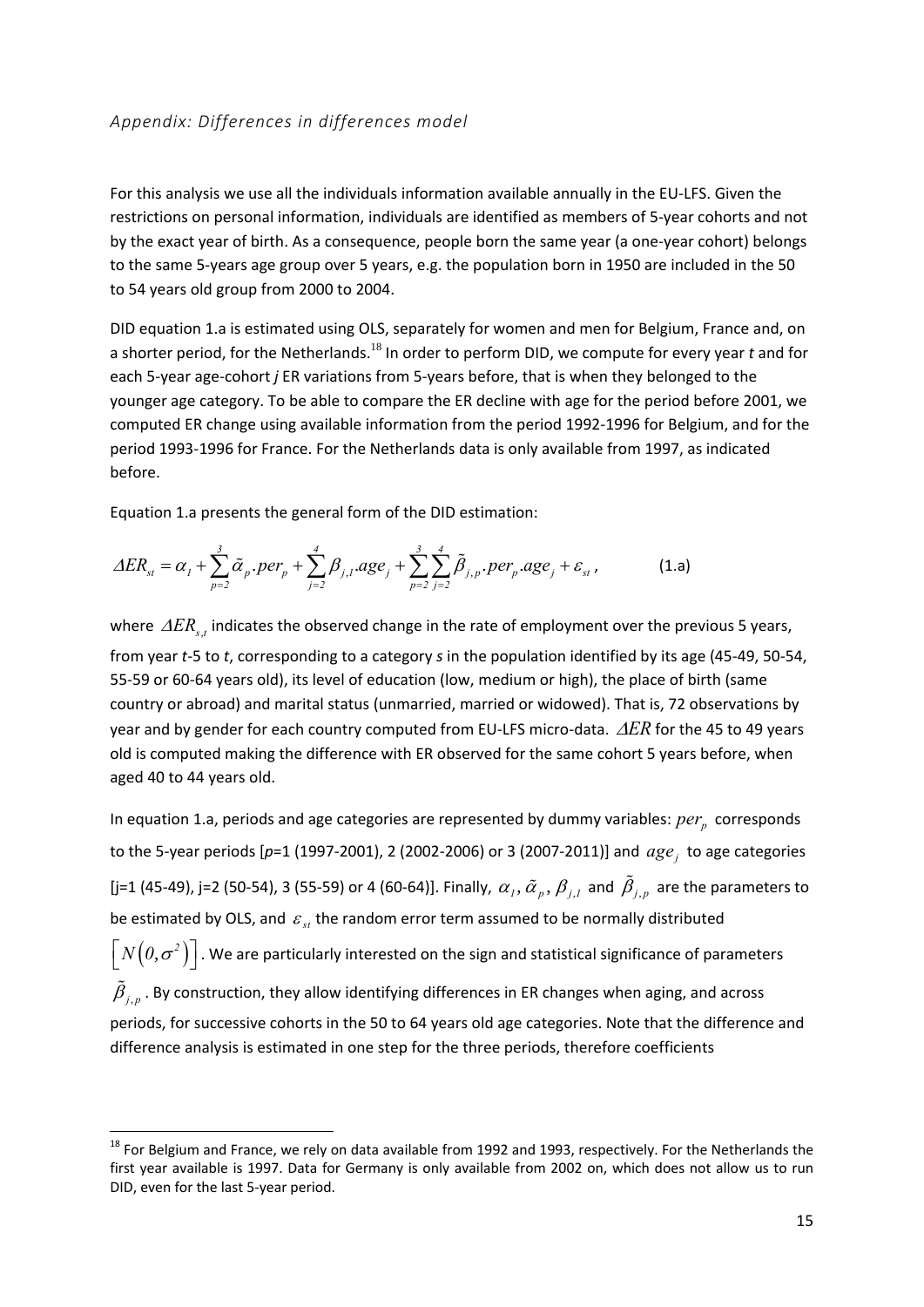$\tilde{\alpha}_2$   $\left[ = \alpha_2 - \alpha_1 \right]$ ,  $\tilde{\alpha}_3$   $\left[ = \alpha_3 - \alpha_1 \right]$ ,  $\tilde{\beta}_{j,2}$   $\left[ = \beta_{j,2} - \beta_{j,1} \right]$  and  $\tilde{\beta}_{j,3}$   $\left[ = \beta_{j,3} - \beta_{j,1} \right]$  are computed keeping 1997-2001 as the reference period, for Belgium and France.

The estimates are reported in Table A.1. First, the top panel reveals that the ER improved significantly for women in France in 2002-2006 ( $\alpha_2$ =+2.4% points) and 2007-2011 ( $\alpha_3$ =2.8% points). On the contrary, it decreased significantly for women in the Netherlands in 2007-2011 ( $\alpha$ , =-2.9% points).<sup>19</sup> We further observe a negative and statistically significant effect of aging, particularly after 55 years, but not as strong as the instantaneous (cross‐section) age effects reported in Tables 3 and 4. However, like in the probit models, there are large differences between men and women in Belgium and France. E.g., in Belgium  $\beta_3$  = -24.7 and -10.8% points for men and women respectively the 55‐59 age group.

Second, turning to the crossed effect coefficients  $\tilde{\beta}_{i,m}$  for the period 2002-2006 we identify negative effects for women and positive effect for men, both in Belgium and France, with only the coefficients for France displaying statistical significance. For the period 2007-2011, the results are also contrasted for women and men in Belgium and France. E.g., for women aged 60 to 64 years old, the effects are in both countries negative and significant with  $\tilde{\beta}_4$ , = -4.3% and -6.2% points, respectively.<sup>20</sup> For men, the overall picture is similar to that of table 4, namely positive and significant effects for men aged 50-59 in Belgium and aged 55-64 in France. Finally, for the Netherlands, the parameters are positive and statistically significant both for women and men aged 55-59,  $\beta_{3,3}$  = +3.7% and +3.4% points, respectively, as well as for men aged 60-64 years old,  $\tilde{\beta}_4$ , = +3.4% points, and for women aged 50-54 years old,  $\tilde{\beta}_2$ , = +2.5% points. These results thus confirm, with a few exceptions, the results presented in Section 3.

INSERT TABLE A.1

 $^{19}$  For the Netherlands,  $\tilde{\alpha}_j$   $[=\alpha_j-\alpha_j]$  , and  $\tilde{\beta}_{j,3}$   $\left[=\beta_{j,3}-\beta_{j,2}\right]$  given the that the reference period for the latter country is 2002‐2006.

<sup>&</sup>lt;sup>20</sup> The only exception correspond to the 55-59 years old women in France, where  $\tilde{\beta}_{4,3} =$  +2.1% points.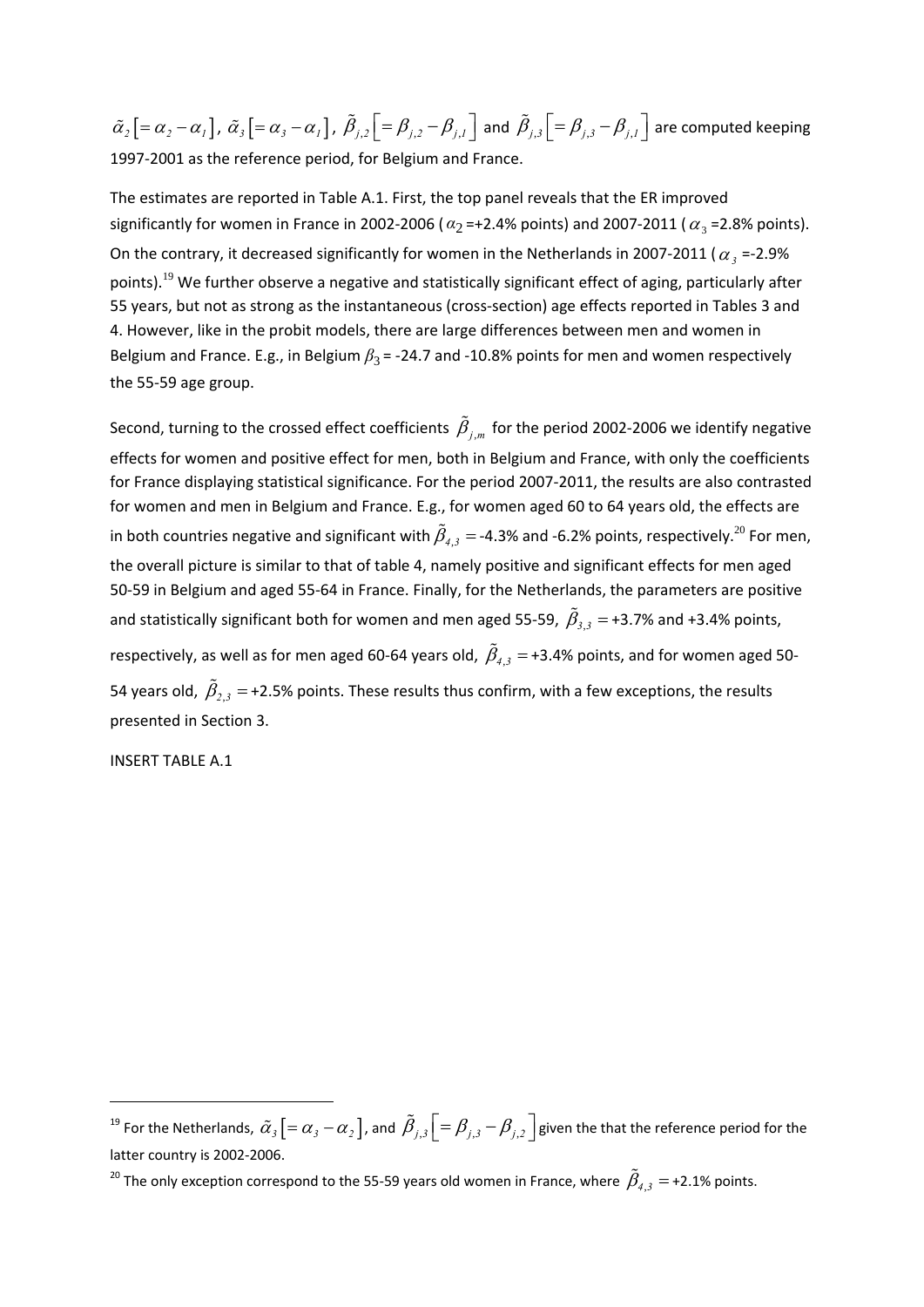





*Source: Author's calculations based on EU‐LFS micro‐data.*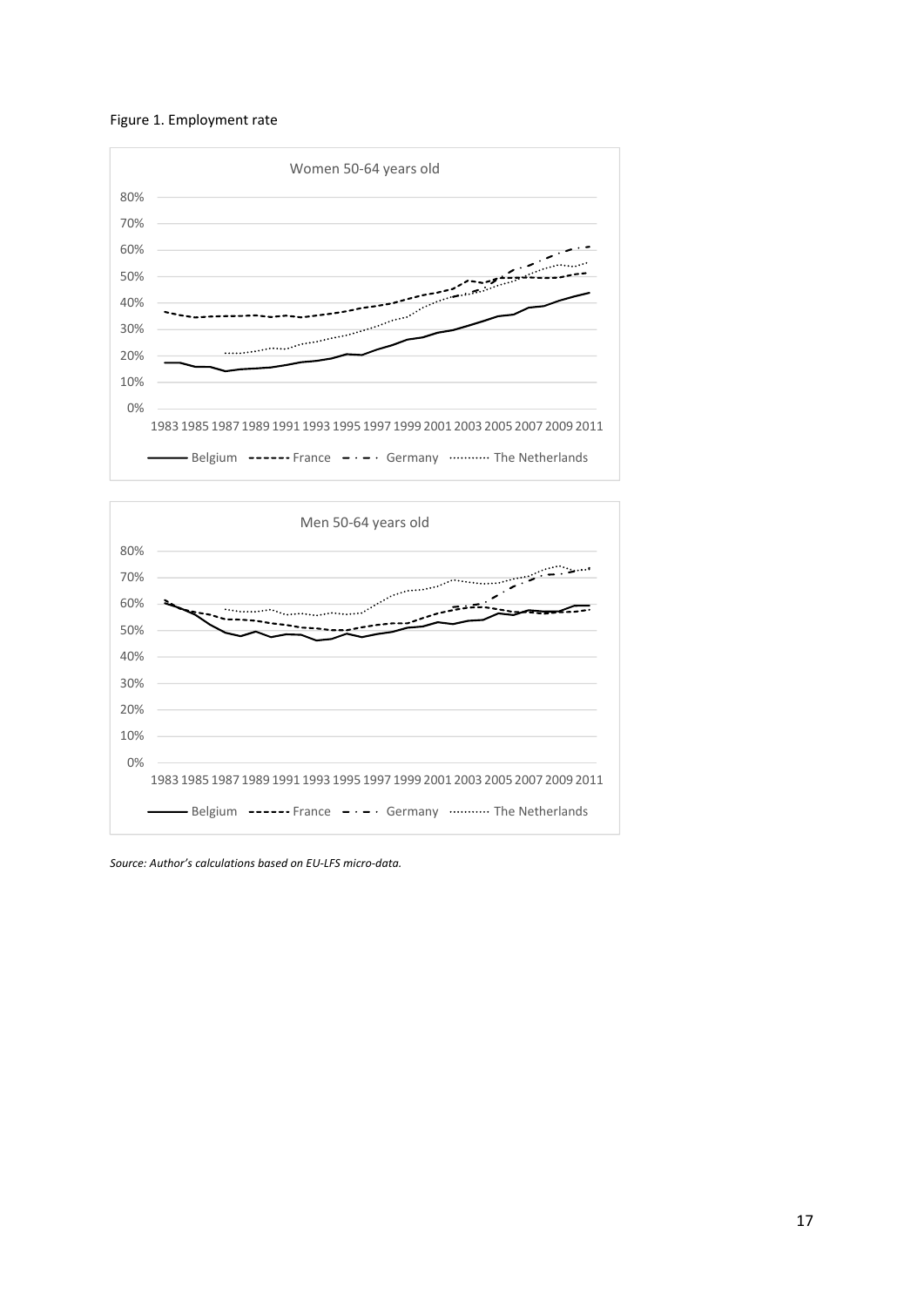





*Source: Authors' calculations based on EU‐LFS micro‐data.*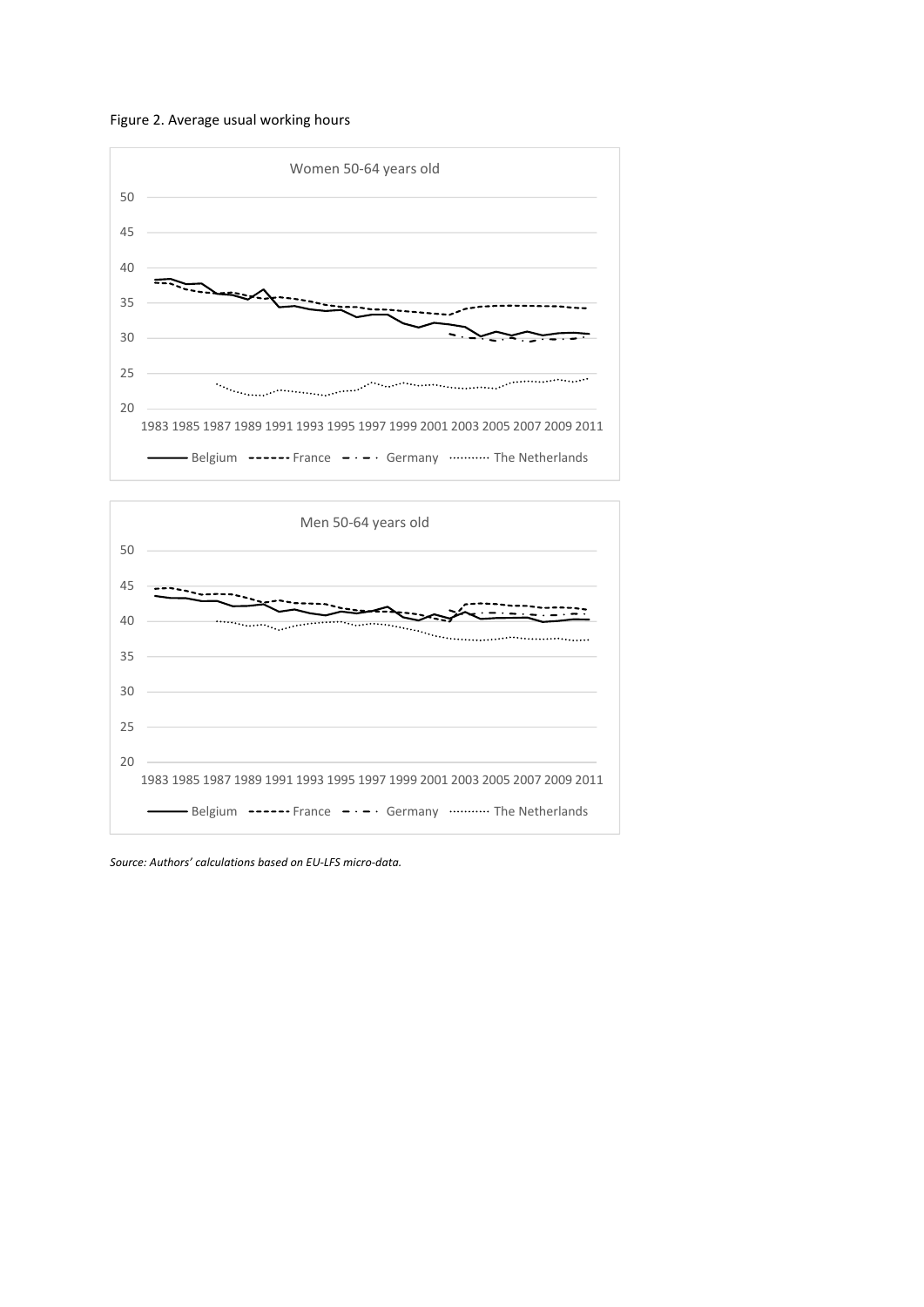



*Source: Authors' calculations based on EU‐LFS micro‐data*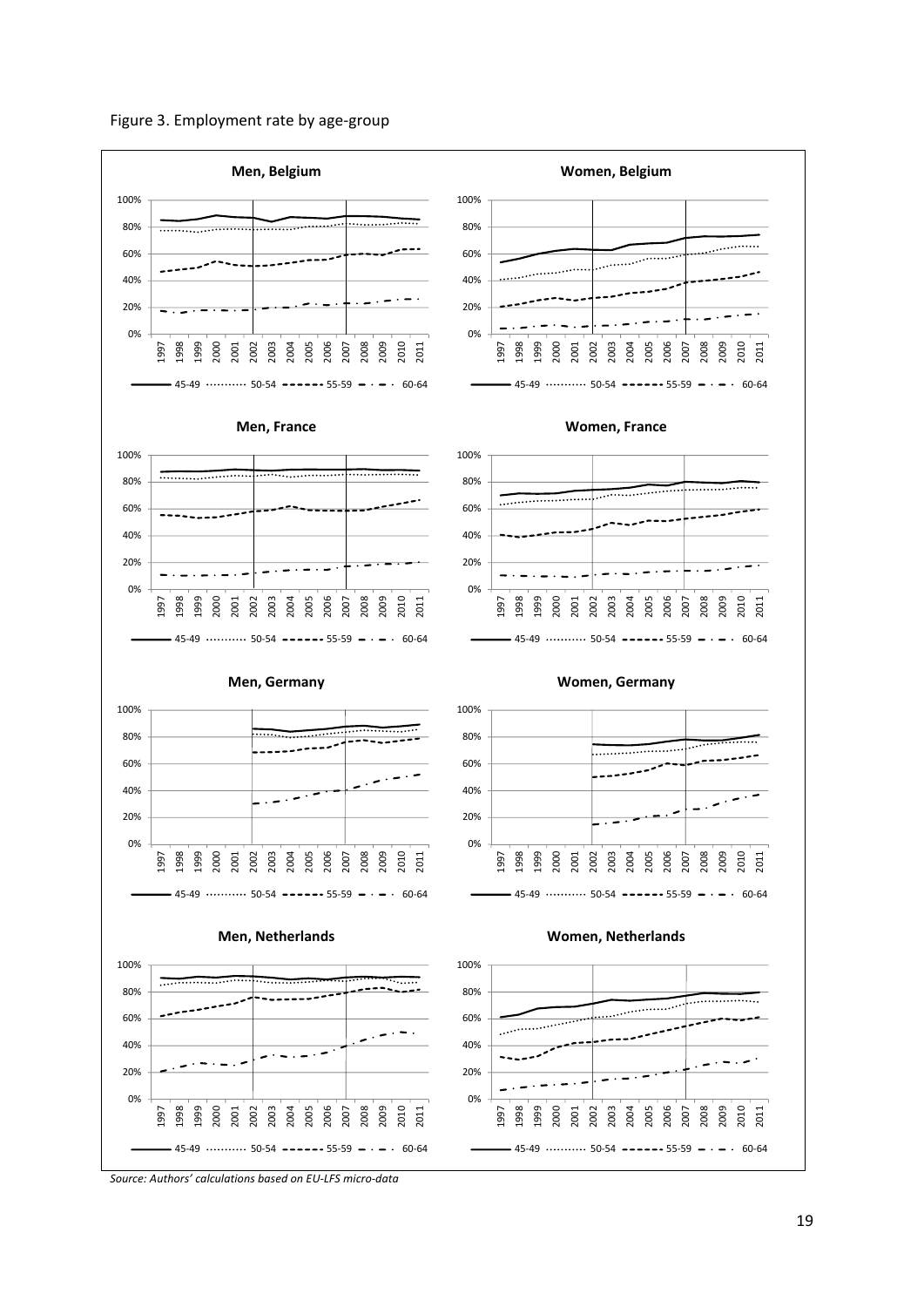| Education |           | Men       |           | Women              |           |           |  |
|-----------|-----------|-----------|-----------|--------------------|-----------|-----------|--|
|           | 1997-2001 | 2002-2006 | 2007-2011 | 1997-2001          | 2002-2006 | 2007-2011 |  |
|           |           |           | Belgium   |                    |           |           |  |
| Low       | 48.9%     | 51.5%     | 52.7%     | 23.7%              | 28.7%     | 32.7%     |  |
| Medium    | 70.7%     | 71.2%     | 71.0%     | 44.0%              | 50.9%     | 56.3%     |  |
| High      | 80.7%     | 78.5%     | 80.6%     | 62.1%              | 64.1%     | 69.2%     |  |
|           |           |           | France    |                    |           |           |  |
| Low       | 54.6%     | 57.9%     | 55.7%     | 41.7%              | 46.9%     | 47.0%     |  |
| Medium    | 69.7%     | 70.1%     | 68.2%     | 58.1%              | 61.8%     | 63.7%     |  |
| High      | 81.2%     | 80.1%     | 78.6%     | 71.3%              | 71.3%     | 71.3%     |  |
|           |           |           |           | Germany            |           |           |  |
| Low       |           | 53.0%     | 59.0%     |                    | 39.2%     | 47.1%     |  |
| Medium    |           | 66.4%     | 75.0%     |                    | 56.1%     | 64.9%     |  |
| High      |           | 79.8%     | 85.8%     |                    | 72.5%     | 78.9%     |  |
|           |           |           |           | <b>Netherlands</b> |           |           |  |
| Low       | 63.0%     | 67.3%     | 70.1%     | 32.9%              | 39.2%     | 44.5%     |  |
| Medium    | 74.1%     | 75.1%     | 78.4%     | 52.8%              | 60.0%     | 66.7%     |  |
| High      | 82.3%     | 81.6%     | 84.2%     | 68.5%              | 72.5%     | 77.1%     |  |

Table 1. Employment rate by education, 45‐64 years old

*Source: Authors' calculations based on EU‐LFS micro‐data*

### Table 2. Employment rate by country of birth, 45‐64 years old

| Country of         |                    | Men       |           |           | Women     |           |  |  |
|--------------------|--------------------|-----------|-----------|-----------|-----------|-----------|--|--|
| birth              | 1997-2001          | 2002-2006 | 2007-2011 | 1997-2001 | 2002-2006 | 2007-2011 |  |  |
|                    |                    |           | Belgium   |           |           |           |  |  |
| <b>Belgium</b>     | 62.6%              | 65.4%     | 67.8%     | 36.4%     | 43.9%     | 51.6%     |  |  |
| Abroad             | 53.5%              | 54.8%     | 58.5%     | 28.3%     | 34.3%     | 39.7%     |  |  |
|                    | France             |           |           |           |           |           |  |  |
| France             | 65.4%              | 67.5%     | 66.0%     | 52.2%     | 57.2%     | 59.1%     |  |  |
| Abroad             | 61.7%              | 63.6%     | 63.8%     | 43.3%     | 49.7%     | 52.5%     |  |  |
|                    |                    |           |           | Germany   |           |           |  |  |
| Germany            |                    | 70.2%     | 77.9%     |           | 56.2%     | 66.1%     |  |  |
| Abroad             |                    | 62.1%     | 69.5%     |           | 48.4%     | 55.1%     |  |  |
|                    | <b>Netherlands</b> |           |           |           |           |           |  |  |
| <b>Netherlands</b> | 73.8%              | 76.1%     | 79.2%     | 45.1%     | 54.0%     | 61.6%     |  |  |
| Abroad             | 59.5%              | 64.0%     | 68.2%     | 41.3%     | 47.2%     | 53.2%     |  |  |

*Source: Authors' calculations based on EU‐LFS micro‐data*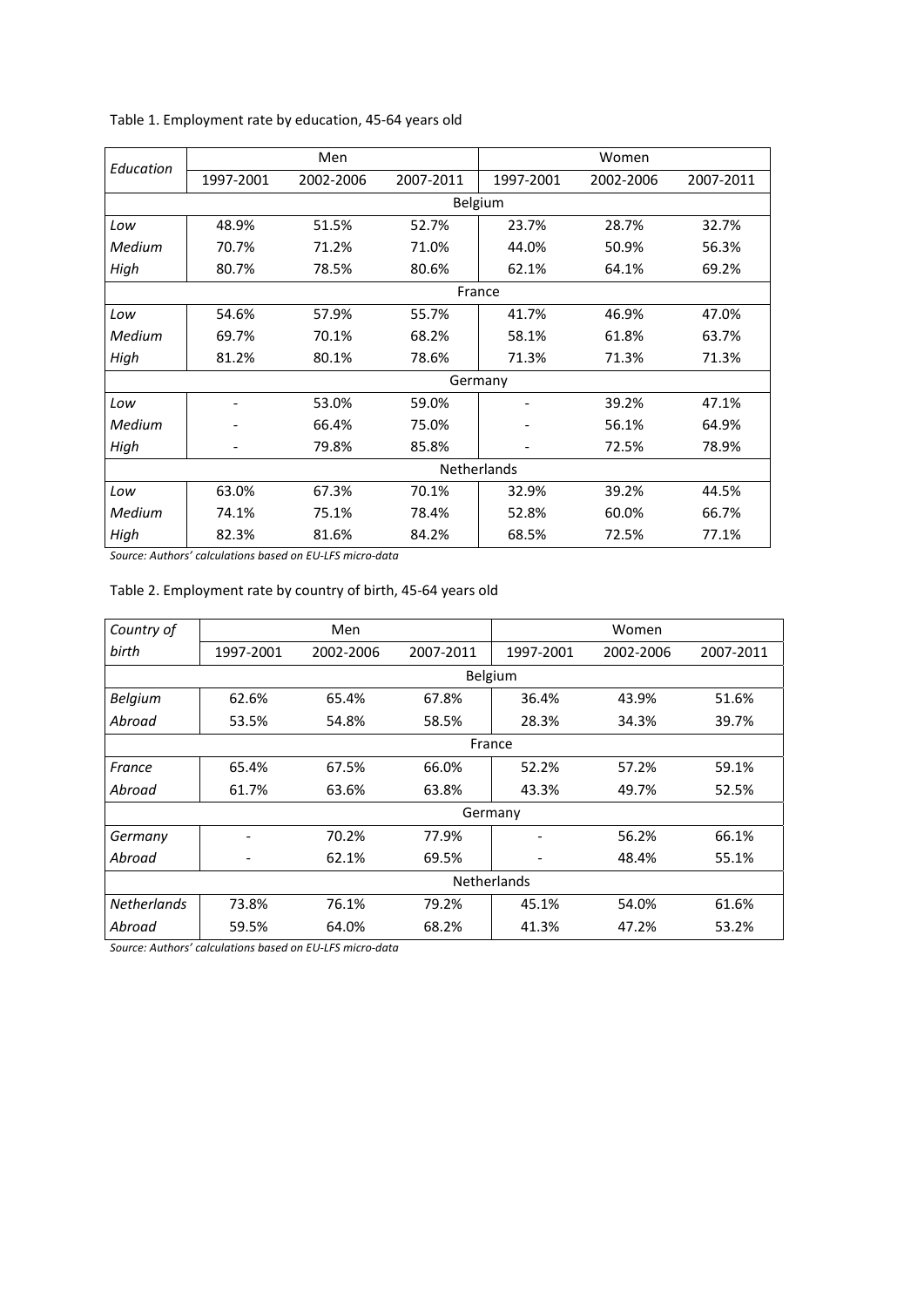Table 3. Probit model employment determinants.

| Variable                            |                       | Belgium                                  |                         | France                | The Netherlands      |                       |  |  |  |
|-------------------------------------|-----------------------|------------------------------------------|-------------------------|-----------------------|----------------------|-----------------------|--|--|--|
|                                     | Women                 | Men                                      | Women                   | Men                   | Women                | Men                   |  |  |  |
|                                     |                       |                                          | Period 1997-2001        |                       |                      |                       |  |  |  |
| Intercept $(\alpha_1)$              | $86.5***$             | $91.8***$                                | $89.1$ ***              | $91.6***$             | $87.7***$            | $90.8***$             |  |  |  |
|                                     |                       |                                          | Age (Ref: 45-49)        |                       |                      |                       |  |  |  |
| 50-54 $(\beta_{2,1})$               | $-8.6$ <sup>***</sup> | $-10.0$ <sup>***</sup>                   | $-4.0***$               | $-6.6$ ***            | $-8.3***$            | $-6.9***$             |  |  |  |
| 55-59 $(\beta_{31})$                | $-28.5***$            | $-40.0$ <sup>***</sup>                   | $-24.8$ ***             | $-39.7$ ***           | $-24.1$ ***          | $-31.7$ ***           |  |  |  |
| 60-64 $(\beta_{4,1})$               | $-60.9$ ***           | $-69.2$ <sup>***</sup>                   | $-63.7***$              | $-78.0$ ***           | $-57.2$ ***          | $-70.5$ ***           |  |  |  |
| Education (Ref: High)               |                       |                                          |                         |                       |                      |                       |  |  |  |
| Medium $(y_{2,1})$                  | $-14.0$ ***           | $-12.0$ ***                              | $-9.7***$               | $-14.2$ ***           | $-11.1***$           | $-8.7$ <sup>***</sup> |  |  |  |
| Low $(y_{2,1})$                     | $-30.4$ ***           | $-29.1***$                               | $-18.6$ ***             | $-23.4$ ***           | $-27.5$ ***          | $-18.3$ ***           |  |  |  |
| Country of birth (Ref: Country)     |                       |                                          |                         |                       |                      |                       |  |  |  |
| Abroad $(\delta_{2,1})$             | $-7.3***$             | $-11.2$ ***                              | $-8.0^{***}$            | $-2.9***$             | $-7.4$               | $-16.5$ ***           |  |  |  |
|                                     |                       | Marital status (Ref. single)             |                         |                       |                      |                       |  |  |  |
| Married $(\eta_{2,I})$              | $-9.6$ ***            | $+8.3$                                   | $-6.8$ ***              | $+9.0$ ***            | $-6.3***$            | $+ 9.5***$            |  |  |  |
| Widow $(\eta_{3,I})$                | $-5.0$ ***            | $+$ 0.8 $\sp{^\ast\sp{^\ast\sp{^\ast}}}$ | $-1.9***$               | $+2.7$ ***            | $-5.1***$            | $+2.7***$             |  |  |  |
|                                     |                       |                                          | Period (Ref: 1997-2001) |                       |                      |                       |  |  |  |
| 2002-2006 $(\tilde{a}_{2})$         | $+0.2$                | $-0.6$                                   | $+0.1$                  | $+1.2$ *              | $+2.0$ <sup>**</sup> | $+2.5***$             |  |  |  |
|                                     |                       | Crossed effects (2002-2006)              |                         |                       |                      |                       |  |  |  |
|                                     |                       |                                          | Age (Ref: 45-49)        |                       |                      |                       |  |  |  |
| 50-54 $(\tilde{\beta}_{2,2})$       | $+1.1$                | $+1.5$                                   | $+0.1$                  | $+0.6$                | $+2.1***$            | $+ 1.5$ **            |  |  |  |
| 55-59 $(\tilde{\beta}_{3,2})$       | $-0.8$                | $+4.1$ ***                               | $+2.3$ ***              | $+2.8$ ***            | $+1.7$ **            | $+7.4***$             |  |  |  |
| 60-64 $(\tilde{\beta}_{4,2})$       | $+0.5$                | $+ 1.7$ **                               | $-0.5$                  | $+2.1$ <sup>***</sup> | $+1.5$               | $+3.4***$             |  |  |  |
|                                     |                       |                                          | Education (Ref: High)   |                       |                      |                       |  |  |  |
| Medium $(\tilde{y}_{2,2})$          | $+2.9$ <sup>***</sup> | $+1.0$                                   | $+2.4$ <sup>***</sup>   | $+0.6$                | $+1.3$               | $+ 1.5$ **            |  |  |  |
| Low $(\widetilde{\gamma}_{3.2})$    | $***$<br>$+2.3$       | $+2.6$ <sup>**</sup>                     | $+ 1.3$ **              | $+1.0$                | $+2.3***$            | $+4.8$ ***            |  |  |  |
|                                     |                       | Country of birth (Ref: Country)          |                         |                       |                      |                       |  |  |  |
| Abroad $(\widetilde{\delta}_{2,2})$ | $-0.8$                | $+0.8$                                   | $+ 1.2$ **              | $+ 1.2$ <sup>**</sup> | $-0.1$               | $+4.3$ <sup>***</sup> |  |  |  |
|                                     |                       | Marital status (Ref. single)             |                         |                       |                      |                       |  |  |  |
| Married $(\tilde{\eta}_{2,2})$      | $+5.2$ <sup>***</sup> | $-0.1$                                   | $+2.3$ ***              | $-1.1$ ***            | $+3.4$ ***           | $-1.1$ ***            |  |  |  |
| Widow $(\tilde{\eta}_{3,2})$        | $+3.1$ **             | $+2.5$ **                                | $+0.5$                  | $+0.1$                | $+4.1$ ***           | $-1.1$                |  |  |  |
|                                     |                       |                                          | Sample size             |                       |                      |                       |  |  |  |
| # obs. (x 1000)                     | 72.9                  | 69.2                                     | 240.7                   | 225.8                 | 171.2                | 172.1                 |  |  |  |

Period 1997‐2006, by country and sex. Estimated marginal effects in % points.

Notes: In *italic*, estimated employment probability in % points for the reference category.

 $***$ ,  $**$ , Statistically significant coefficients at 1%, 5% and 10% thresholds ( $\chi^2$  test) respectively (robust estimation).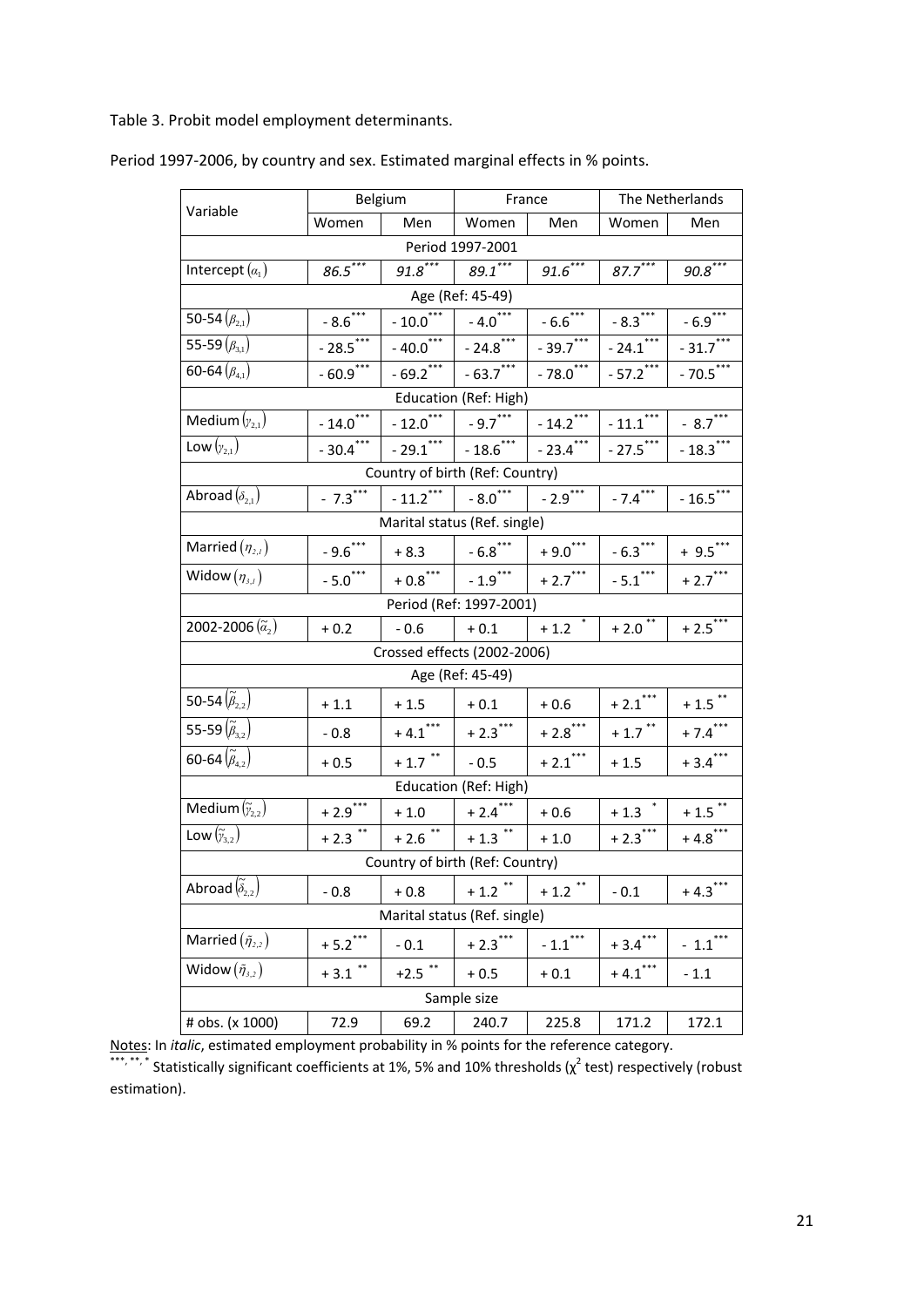Table 4. Probit model employment determinants.

| Variable                            | Belgium                         |                      | France                          |                                             | Germany                             |                                          | The Netherlands       |                        |  |
|-------------------------------------|---------------------------------|----------------------|---------------------------------|---------------------------------------------|-------------------------------------|------------------------------------------|-----------------------|------------------------|--|
|                                     | Women                           | Men                  | Women                           | Men                                         | Women                               | Men                                      | Women                 | Men                    |  |
|                                     |                                 |                      |                                 | Period 2002-2006                            |                                     |                                          |                       |                        |  |
| Intercept $(a_2)$                   | $86.6$ ***                      | $91.4***$            | $89.2***$                       | $92.6$ ***                                  | $89.9***$                           | $87.9***$                                | $89.4$ ***            | $92.5***$              |  |
|                                     |                                 |                      |                                 | Age (Ref: 45-49)                            |                                     |                                          |                       |                        |  |
| 50-54 $(\beta_{2,2})$               | $-7.5***$                       | $-8.5***$            | $-3.9***$                       | $-5.9$ <sup>***</sup>                       | $-4.2***$                           | $-5.\overline{6}^{***}$                  | $-6.1$ <sup>***</sup> | $-5.2$                 |  |
| 55-59 $(\beta_{3,2})$               | $-29.3***$                      | $-36.0$ ***          | $-22.5$ ***                     | $-36.9$ ***                                 | $-16.5***$                          | $-18.3***$                               | $-22.3***$            | $-24.1$ ***            |  |
| 60-64 $(\beta_{4,2})$               | $-60.4***$                      | $-67.5***$           | $-64.2***$                      | $-76.0$ ***                                 | $-55.2$                             | $-56.9$ ***                              | $-55.8$ ***           | $-67.5***$             |  |
| Education (Ref: High)               |                                 |                      |                                 |                                             |                                     |                                          |                       |                        |  |
| Medium $(y_{2,2})$                  | $-11.1***$                      | $-11.0***$           | $-7.3$                          | $-13.6$ ***                                 | $-12.9$ ***                         | $-14.3$ ***                              | $-9.8$ <sup>***</sup> | $-7.1$ ***             |  |
| Low $(y_{3,2})$                     | $-28.1$ ***                     | $-26.5***$           | $-17.3***$                      | $-22.3***$                                  | $-24.4$ ***                         | $-25.1***$                               | $-25.2$ ***           | $-13.1$ ***            |  |
|                                     | Country of birth (Ref: Country) |                      |                                 |                                             |                                     |                                          |                       |                        |  |
| Abroad $(\delta_{2,2})$             | $-8.1***$                       | $-10.4$ ***          |                                 | $-6.7$ <sup>***</sup> $-1.7$ <sup>***</sup> | $-2.5$ ***                          | $-3.2$                                   | $-7.5***$             | $-12.0$ ***            |  |
|                                     | Marital status (Ref. single)    |                      |                                 |                                             |                                     |                                          |                       |                        |  |
| Married $(\eta_{2,2})$              | $-4.4$ <sup>***</sup>           | $+8.1***$            | $-4.6$ ***                      | $+7.9$ ***                                  | $-5.4***$                           | $+$ 8.7 $^{\ast\ast\ast}$                | $-2.6$ ***            | $+ 8.2$ <sup>***</sup> |  |
| Widow $(\eta_{3,2})$                | $-1.9$ ***                      | $+3.2$ ***           | $-1.4***$                       | $+2.8$ ***                                  | $-2.1***$                           | $+$ 1.7 $\hspace{-0.6em}^{\ast\ast\ast}$ | $-0.6$                | $+ 1.5$ ***            |  |
|                                     |                                 |                      |                                 | Period (Ref: 2002-2006)                     |                                     |                                          |                       |                        |  |
| 2007-2011 $(\tilde{\alpha}_3)$      | $+2.3$ <sup>***</sup>           | $+0.4$               | $+1.0***$                       | $+1.5$ ***                                  | $+2.3***$                           | $+4.0$ ***                               | $+2.9$ <sup>***</sup> | $+0.7$                 |  |
|                                     |                                 |                      | Crossed effects (2007-2011)     |                                             |                                     |                                          |                       |                        |  |
|                                     |                                 |                      |                                 | Age (Ref: 45-49)                            |                                     |                                          |                       |                        |  |
| 50-54 $(\tilde{\beta}_{2,3})$       | $+1.4$ <sup>**</sup>            | $+2.4***$            | $+1.0***$                       | $+2.0$ <sup>***</sup>                       | $+0.7$                              | $-0.1$                                   | $+1.6$ <sup>***</sup> | $+0.1$                 |  |
| 55-59 $(\widetilde{\beta}_{3,3})$   | $+5.3***$                       | $+5.4$               | $+3.4***$                       | $+5.3***$                                   | $+2.6$ <sup>***</sup>               | $+0.4$                                   | $+5.6$ <sup>***</sup> | $+ 6.2***$             |  |
| 60-64 $(\widetilde{\beta}_{4,3})$   | $+2.6***$                       | $+1.3$ <sup>**</sup> | $+1.5$ ***                      | $+3.5$ <sup>***</sup>                       | $+9.7$ <sup>***</sup>               | $+5.0***$                                | $+7.0$ <sup>***</sup> | $+8.5$ <sup>***</sup>  |  |
|                                     |                                 |                      |                                 | Education (Ref: High)                       |                                     |                                          |                       |                        |  |
| Medium $(\tilde{y}_{2,3})$          | $+0.4$                          | $-1.4$               | $+0.7$ *                        | $-1.4$ <sup>**</sup>                        | $+0.1$                              | $+0.2$                                   | $-0.1$                | $-0.1$                 |  |
| Low $(\tilde{\gamma}_{3,3})$        | $+0.1$                          | $-1.7$               | $-0.7$                          | $-2.5***$                                   | $-1.8$                              | $-3.5***$                                | $-1.2$ $*$            | $-0.8$                 |  |
|                                     |                                 |                      | Country of birth (Ref: Country) |                                             |                                     |                                          |                       |                        |  |
| Abroad $(\widetilde{\delta}_{2,3})$ | $\ast$<br>$-1.2$                | $+0.2$               | $\ast$<br>$+0.7$                | $+0.2$                                      | $-2.4***$                           | $***$<br>$-2.2$                          | $***$<br>$-2.1$       | $***$<br>$-2.3$        |  |
|                                     |                                 |                      | Marital status (Ref. single)    |                                             |                                     |                                          |                       |                        |  |
| Married $(\tilde{\eta}_{2,3})$      | $+0.3$                          | $+0.5$               | $+0.4$                          | - $0.7^\mathrm{***}$                        | $+$ 1.8 $\hspace{0.1cm}^{\ast\ast}$ | $+ 0.7$ <sup>***</sup>                   | $+0.7$                | $+ 0.7$ **             |  |
| Widow $(\tilde{\eta}_{3,3})$        | $+0.5$                          | $+ 1.5$ **           | $+ 1.1$ **                      | $-0.1$                                      | $+1.1$                              | $+0.5$                                   | $-0.9$                | $+1.0$                 |  |
|                                     |                                 |                      |                                 | Sample size                                 |                                     |                                          |                       |                        |  |
| # obs. (x 1000)                     | 121.4                           | 115.3                | 432.4                           | 402.5                                       | 233.0                               | 227.0                                    | 203.6                 | 201.7                  |  |

Period 2002‐2011, by country and sex. Estimated marginal effects in % points.

Notes: In *italic*, estimated employment probability in % points for the reference category.

 $***$ ,  $*$ , Statistically significant coefficients at 1%, 5% and 10% thresholds ( $\chi^2$  test) respectively (robust estimation).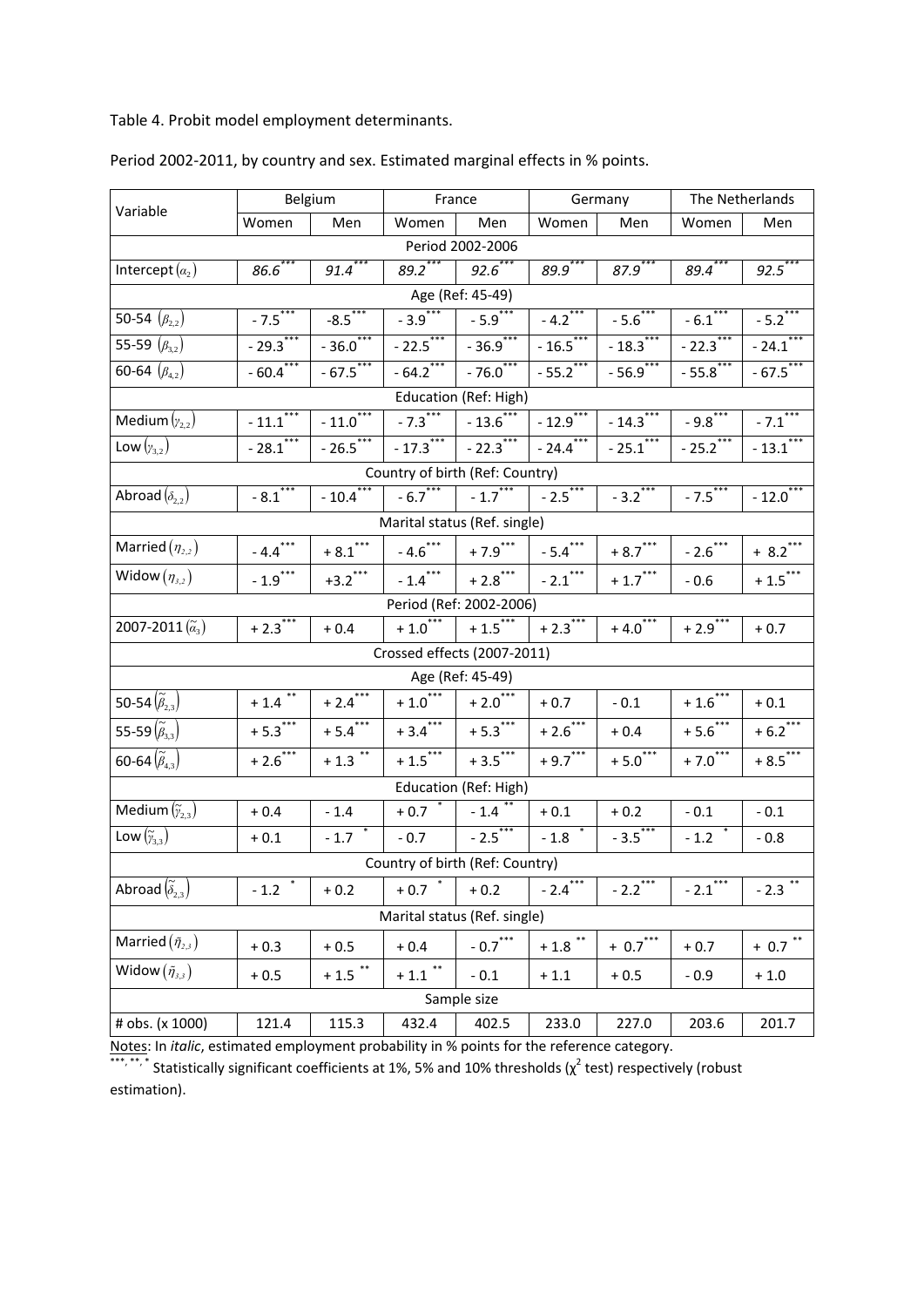Table 5. Hours of work determinants by country and sex (in hours). Period 1997‐2006.

| Variable                            | Belgium                 |                        |                                 | France                  | The Netherlands                    |                        |  |  |  |
|-------------------------------------|-------------------------|------------------------|---------------------------------|-------------------------|------------------------------------|------------------------|--|--|--|
|                                     | Women                   | Men                    | Women                           | Men                     | Women                              | Men                    |  |  |  |
|                                     |                         |                        | Period 1997-2001                |                         |                                    |                        |  |  |  |
| Intercept $(a_1)$                   | $28.9***$               | $41.6***$              | $31.7***$                       | $43.1***$               | $26.5***$                          | $37.3***$              |  |  |  |
|                                     |                         |                        | Age (Ref: 45-49)                |                         |                                    |                        |  |  |  |
| 50-54 $(\beta_{2,1})$               | $-0.26$                 | $-0.02$                | $-0.41$ <sup>***</sup>          | $+0.12$                 | $+0.21$                            | $-0.63$ <sup>***</sup> |  |  |  |
| 55-59 $(\beta_{3,1})$               | $+0.19$                 | $+1.38***$             | $-1.91$ ***                     | $-0.13$                 | $-0.24$                            | $-1.89$ <sup>***</sup> |  |  |  |
| 60-64 $(\beta_{4,1})$               | $+0.18$                 | $+2.67$ <sup>***</sup> | $-2.13***$                      | $+2.18***$              | $-0.42$                            | $-3.57$ ***            |  |  |  |
| Education (Ref: High)               |                         |                        |                                 |                         |                                    |                        |  |  |  |
| Medium $(y_{2,1})$                  | $+3.04$ ***             | $-0.32$                | $+1.57$ <sup>***</sup>          | $-0.52$ <sup>***</sup>  | $-1.09$                            | $+1.22$ <sup>***</sup> |  |  |  |
| Low $(y_{2,1})$                     | $+2.08$ <sup>***</sup>  | $-0.60$ **             | $+0.10$                         | $-1.48$ <sup>***</sup>  | $-2.86***$                         | $+0.74***$             |  |  |  |
| Country of birth (Ref: Country)     |                         |                        |                                 |                         |                                    |                        |  |  |  |
| Abroad $(\delta_{2,1})$             | $+2.16$ <sup>***</sup>  | $+0.67$ **             | $-0.82$ <sup>***</sup>          | $-1.22$ <sup>***</sup>  | $+3.23$ <sup>***</sup>             | $-0.64$ ***            |  |  |  |
| Other                               |                         |                        |                                 |                         |                                    |                        |  |  |  |
| Seniority $(\tau_i)$                | $+0.16$ ***             | $-0.01$                | $+0.17***$                      | $-0.03$ <sup>***</sup>  | $+ 0.14$ <sup>***</sup>            | $+0.14$ ***            |  |  |  |
|                                     |                         |                        | Period (Ref: 1997-2001)         |                         |                                    |                        |  |  |  |
| 2002-2006 $(\tilde{a},)$            | $+1.88$ <sup>***</sup>  | $+0.54$                | $+2.07***$                      | $+2.54***$              | $+0.25$                            | $+0.44$ <sup>**</sup>  |  |  |  |
|                                     |                         |                        | Crossed effects (2002-2006)     |                         |                                    |                        |  |  |  |
|                                     |                         |                        | Age (Ref: 45-49)                |                         |                                    |                        |  |  |  |
| 50-54 $(\widetilde{\beta}_{2,2})$   | $-0.74$ **              | $-0.66$ **             | $+ 0.59$ ***                    | $+$ 0.35 $^\ast{}^\ast$ | $+0.20$                            | $-0.04$                |  |  |  |
| 55-59 $(\widetilde{\beta}_{3.2})$   | $-1.10$ **              | $-1.89$ ***            | $+1.17$ ***                     | $+1.57***$              | $+0.59$ **                         | $+0.04$                |  |  |  |
| 60-64 $(\tilde{\beta}_{4.2})$       | $+0.31$                 | $-2.74***$             | $+ 1.44$ ***                    | $+0.61$                 | $+2.20$ <sup>***</sup>             | $+0.20$                |  |  |  |
|                                     |                         |                        | Education (Ref: High)           |                         |                                    |                        |  |  |  |
| Medium $(\tilde{y}_{2,2})$          | $-2.99$ <sup>***</sup>  | $-0.91***$             | $-2.36$                         | $-2.11$ <sup>***</sup>  | $-0.55$ <sup>**</sup>              | $+0.02$                |  |  |  |
| Low $(\widetilde{\gamma}_{3.2})$    | $-3.68$ ***             | $-1.89$                | $-2.06$ ***                     | $-2.90***$              | $+0.66$ ***                        | $+0.01$                |  |  |  |
|                                     |                         |                        | Country of birth (Ref: Country) |                         |                                    |                        |  |  |  |
| Abroad $(\widetilde{\delta}_{2,2})$ | $-0.29$                 | $-0.90$ **             | $+0.10$                         | $-0.06$                 | $-0.30$                            | $+0.49$ $*$            |  |  |  |
|                                     |                         |                        | Other                           |                         |                                    |                        |  |  |  |
| Seniority $(\tilde{\tau}_2)$        | $\mbox{-} 0.04$ $^{**}$ | $+0.04***$             | $-0.04$ <sup>***</sup>          | $-0.03***$              | $\mbox{-} 0.02$ $\hspace{0.1cm}^*$ | $-0.05$ ***            |  |  |  |
| Mills ratio                         | $+2.56***$              | $+2.43***$             | $+2.48$ ***                     | $+2.42$ <sup>***</sup>  | $+2.31$ <sup>*</sup>               | $+2.28$ ***            |  |  |  |
|                                     |                         |                        | Sample size                     |                         |                                    |                        |  |  |  |
| # obs. (x 1000)                     | 26.2                    | 37.3                   | 103.7                           | 114.0                   | 75.2                               | 125.6                  |  |  |  |

Heckman two‐step model. Estimated marginal effects in hours.

 $\cdots$ , Statistically significant at 1%, 5% and 10% thresholds ( $\chi^2$  test), robust estimation.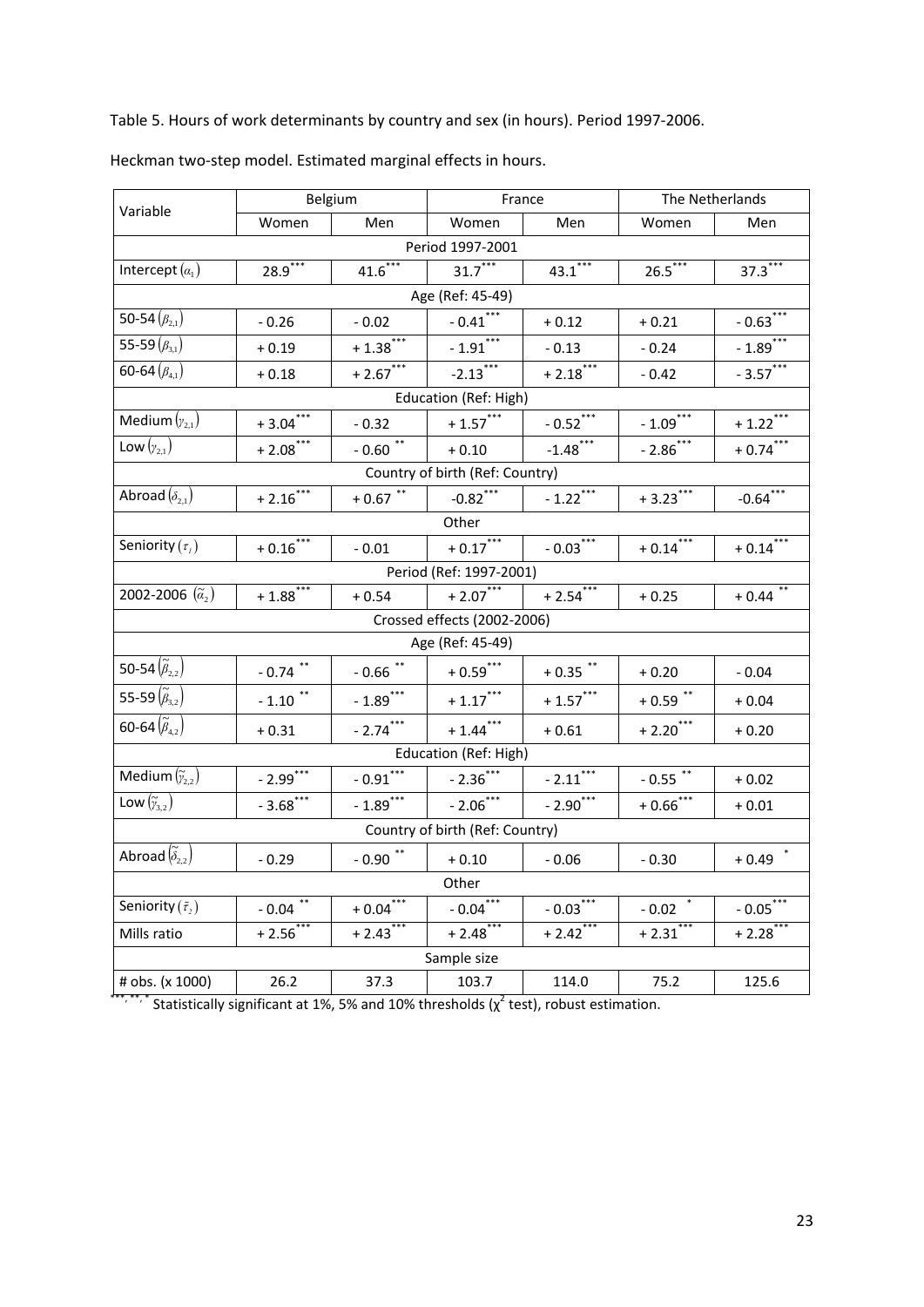Table 6. Hours of work determinants by country and sex. Period 2002‐2011.

| Variable                            | Belgium                |                          | France                            |                                  | Germany                 |                          | The Netherlands         |                        |  |
|-------------------------------------|------------------------|--------------------------|-----------------------------------|----------------------------------|-------------------------|--------------------------|-------------------------|------------------------|--|
|                                     | Women                  | Men                      | Women                             | Men                              | Women                   | Men                      | Women                   | Men                    |  |
|                                     |                        |                          | Period 2002-2006 (direct effects) |                                  |                         |                          |                         |                        |  |
| Intercept $(a_2)$                   | $30.7***$              | $42.12***$               | $33.7***$                         | $45.7***$                        | $31.7***$               | $42.7***$                | $26.7***$               | $37.7***$              |  |
|                                     |                        |                          |                                   | Age (Ref: 45-49)                 |                         |                          |                         |                        |  |
| 50-54 $(\beta_{2,2})$               | $-1.00$ <sup>***</sup> | $-0.66$ <sup>***</sup>   | $+0.15$                           | $+0.46$ ***                      | $+0.11$                 | $\mbox{-}\,0.17$ $^{**}$ | $+ 0.37$ ***            | $-0.66$ <sup>***</sup> |  |
| 55-59 $(\beta_{3,2})$               | $-0.89$ ***            | $-0.40$ $\;\mathring{ }$ | $-0.88$ <sup>***</sup>            | $+1.39$ <sup>***</sup>           | $-0.10$                 | $-0.38$ <sup>***</sup>   | $+ 0.22$ **             | $-1.84$ <sup>***</sup> |  |
| 60-64 $(\beta_{4.2})$               | $+0.53$                | $+0.19$                  | $-1.14***$                        | $+2.64$ ***                      | $-1.19***$              | $-1.50***$               | $+ 1.44$ <sup>***</sup> | $-3.29$ <sup>***</sup> |  |
| Education (Ref: High)               |                        |                          |                                   |                                  |                         |                          |                         |                        |  |
| Medium $(y_{2,2})$                  | $+0.05$                | $-1.20***$               | $-0.84$ <sup>***</sup>            | $-2.65$ <sup>***</sup>           | $-2.88$ <sup>***</sup>  | $-2.45***$               | $-1.70$ <sup>***</sup>  | $+1.24$                |  |
| Low $(y_{3,2})$                     | $-1.58$ <sup>***</sup> | $-2.41$                  | $-2.07***$                        | $-4.41$ ***                      | $-4.37***$              | $-2.75***$               | $-2.35$ <sup>***</sup>  | $+1.00***$             |  |
| Country of birth (Ref: Country)     |                        |                          |                                   |                                  |                         |                          |                         |                        |  |
| Abroad $(\delta_{2,2})$             | $+1.88$ <sup>***</sup> | $-0.19$                  |                                   | $-0.77***$ $-1.28***$            | $+0.92$ <sup>***</sup>  | $-0.89$ <sup>***</sup>   | $+2.89$ <sup>***</sup>  | $-0.15$                |  |
| Other                               |                        |                          |                                   |                                  |                         |                          |                         |                        |  |
| Seniority $(\tau_2)$                | $+0.12$ <sup>***</sup> | $+0.03***$               |                                   | $+0.13$ *** $-0.05$ ***          | $+0.23***$              | $+0.05***$               | $+0.12$ <sup>***</sup>  | $+0.08$ <sup>***</sup> |  |
|                                     |                        |                          |                                   | Period (Ref: 2002-2006)          |                         |                          |                         |                        |  |
| 2007-2011 $(\tilde{a}_{3})$         | $+1.60***$             | $+0.53$ <sup>**</sup>    | $+0.83$ *** $-0.49$ ***           |                                  | $-0.41$                 | $+0.13$                  | $+0.05$                 | $+0.24$ *              |  |
|                                     |                        |                          | Crossed effects (2007-2011)       |                                  |                         |                          |                         |                        |  |
|                                     |                        |                          |                                   | Age (Ref: 45-49)                 |                         |                          |                         |                        |  |
| 50-54 $(\tilde{\beta}_{2,3})$       | $-0.14$                | $-0.30$                  | $-0.62$ ***                       | $-0.46$ ***                      | $-0.06$                 | $\mbox{-}\,0.41$ $^{**}$ | $-0.20$                 | $\mbox{-} 0.21$ $^{*}$ |  |
| 55-59 $(\tilde{\beta}_{3,3})$       | $-0.67$                | $-1.15$ ***              | $-0.46$ ***                       | $-1.19$ ***                      | $-0.22$                 | $-0.90$ ***              | $-0.51$ ***             | $-0.57$ ***            |  |
| 60-64 $(\tilde{\beta}_{4,3})$       | $-1.21$                | $-0.61$                  | $-1.12$ ***                       | $-2.36***$                       | $+0.54$                 | $-0.89$ ***              | $-2.08$ ***             | $-1.77$ ***            |  |
|                                     |                        |                          |                                   | Education (Ref: High)            |                         |                          |                         |                        |  |
| Medium $(\tilde{y},\tilde{z})$      | $-1.64***$             | $-0.80$ ***              | $-0.90$ <sup>***</sup>            | $\textbf{-0.27} \quad \text{``}$ | $-1.08$ <sup>***</sup>  | $-0.28$ <sup>*</sup>     | $-0.76$ <sup>***</sup>  | $\ast$<br>$-0.20$      |  |
| Low $(\widetilde{\gamma}_{3,3})$    | $-1.74$                | $-0.47$ <sup>**</sup>    | $-1.30***$                        | $-0.29$ <sup>**</sup>            | $-0.59$ $*$             | $-1.76$ ***              | $-0.97$ ***             | $-0.11$                |  |
|                                     |                        |                          | Country of birth (Ref: Country)   |                                  |                         |                          |                         |                        |  |
| Abroad $(\widetilde{\delta}_{2,3})$ | $-0.21$                | $+0.48$ *                | $-0.09$                           | $+0.32$ **                       | $\mbox{-} 0.73$ $^{**}$ | $-0.04$                  | $+ 1.11$ ***            | $-0.03$                |  |
|                                     |                        |                          |                                   | Other                            |                         |                          |                         |                        |  |
| Seniority $(\tilde{\tau}_i)$        | $-0.02$ <sup>**</sup>  | $+0.01$                  | $+ 0.03***$                       | $+0.06$ <sup>***</sup>           | $+0.03$ <sup>***</sup>  | $+0.03$ <sup>****</sup>  | $-0.00$                 | $+0.02$ <sup>***</sup> |  |
| Mills ratio                         | $+2.50$ <sup>***</sup> | $+2.43$ ***              | $+2.48$ ***                       | $+2.45***$                       | $+2.56***$              | $+2.34***$               | $+2.27$                 | $+2.26$ **             |  |
|                                     |                        |                          |                                   | Sample size                      |                         |                          |                         |                        |  |
| # obs. (x 1000)                     | 51.7                   | 64.1                     | 111.6                             | 120.0                            | 127.8                   | 155.2                    | 101.2                   | 151.5                  |  |

Heckman two‐step model. Estimated marginal effects in hours.

\*\*\*,\*\*,\* Statistically significant at 1%, 5% and 10% thresholds ( $\chi^2$  test), robust estimation.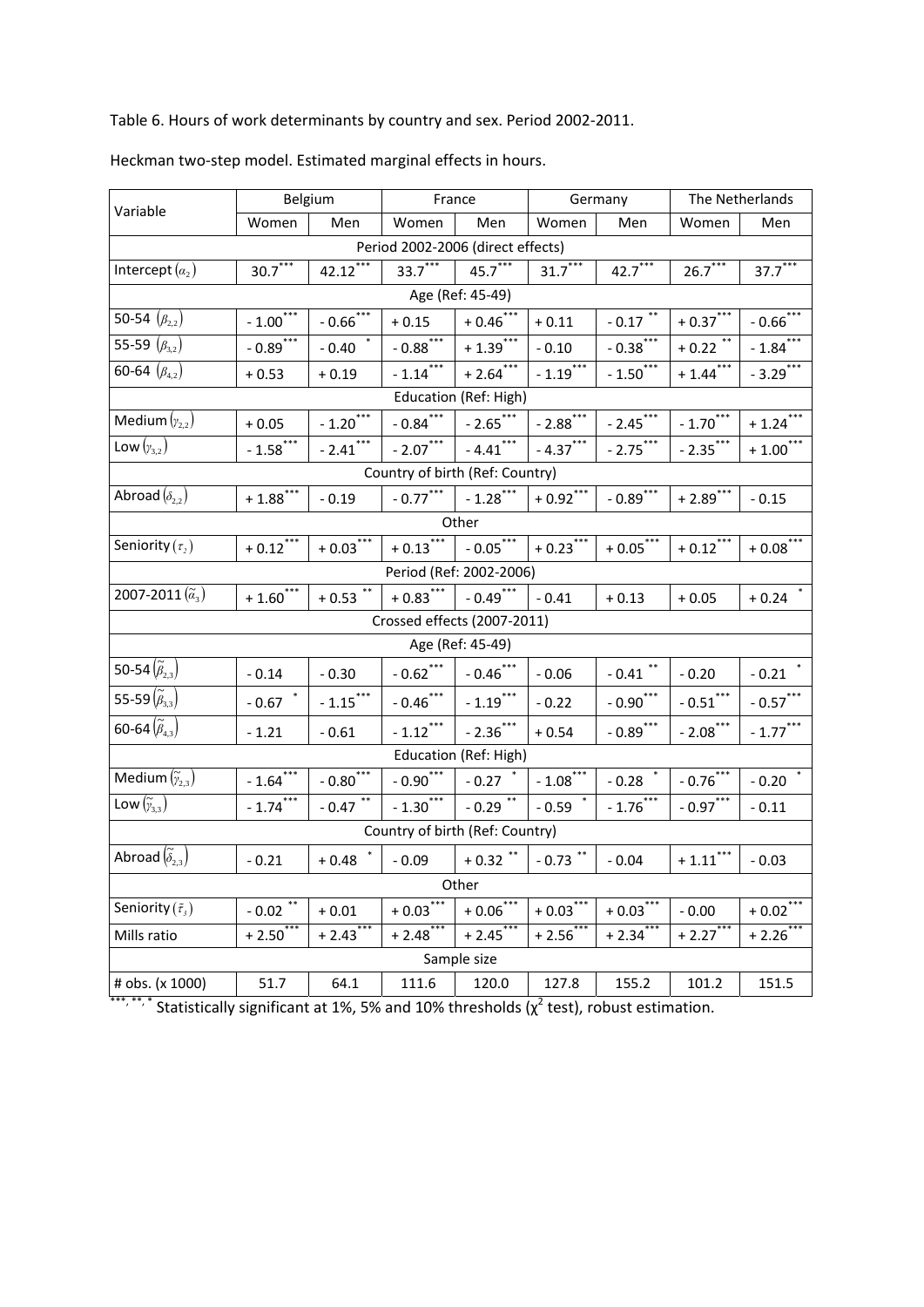|                 |        | Demographic                               | Extensive | Intensive | Behavioral | Total         |
|-----------------|--------|-------------------------------------------|-----------|-----------|------------|---------------|
| Country         | Gender | Change                                    | Change    | Change    | Change     | Change        |
|                 |        | (a)                                       | (b)       | (c)       | $(b * c)$  | $(a * b * c)$ |
|                 |        | 55-59 years old : 2002-2006 vs. 1997-2001 |           |           |            |               |
| Belgium         | Women  | 1.31                                      | 1.23      | 0.92      | 1.14       | 1.49          |
|                 | Men    | 1.27                                      | 1.09      | 0.96      | 1.05       | 1.34          |
| France          | Women  | 1.41                                      | 1.16      | 1.02      | 1.18       | 1.67          |
|                 | Men    | 1.36                                      | 1.06      | 1.04      | 1.10       | 1.49          |
| The Netherlands | Women  | 1.34                                      | 1.31      | 1.02      | 1.34       | 1.80          |
|                 | Men    | 1.28                                      | 1.15      | 0.98      | 1.13       | 1.44          |
|                 |        | 55-59 years old : 2011-2007 vs. 2001-2006 |           |           |            |               |
| Belgium         | Women  | 1.15                                      | 1.27      | 0.98      | 1.24       | 1.42          |
|                 | Men    | 1.10                                      | 1.10      | 0.98      | 1.08       | 1.19          |
| France          | Women  | 1.15                                      | 1.12      | 1.00      | 1.13       | 1.30          |
|                 | Men    | 1.10                                      | 1.07      | 0.99      | 1.06       | 1.17          |
| The Netherlands | Women  | 1.06                                      | 1.21      | 0.97      | 1.17       | 1.24          |
|                 | Men    | 1.01                                      | 1.08      | 1.00      | 1.08       | 1.09          |
| Germany         | Women  | 1.25                                      | 1.15      | 0.97      | 1.12       | 1.39          |
|                 | Men    | 1.16                                      | 1.10      | 0.99      | 1.08       | 1.25          |
|                 |        | 60-64 years old : 2002-2006 vs. 1997-2001 |           |           |            |               |
| Belgium         | Women  | 1.08                                      | 1.46      | 0.96      | 1.41       | 1.52          |
|                 | Men    | 1.03                                      | 1.12      | 0.95      | 1.06       | 1.09          |
| France          | Women  | 1.06                                      | 1.16      | 1.03      | 1.20       | 1.26          |
|                 | Men    | 1.06                                      | 1.27      | 1.02      | 1.29       | 1.37          |
| The Netherlands | Women  | 1.22                                      | 1.57      | 1.08      | 1.69       | 2.06          |
|                 | Men    | 1.18                                      | 1.30      | 0.99      | 1.28       | 1.51          |
|                 |        | 60-64 years old : 2011-2007 vs. 2001-2006 |           |           |            |               |
| Belgium         | Women  | 1.38                                      | 1.35      | 0.96      | 1.29       | 1.77          |
|                 | Men    | 1.33                                      | 1.09      | 0.99      | 1.09       | 1.45          |
| France          | Women  | 1.46                                      | 1.20      | 0.98      | 1.18       | 1.72          |
|                 | Men    | 1.42                                      | 1.29      | 0.96      | 1.24       | 1.76          |
| The Netherlands | Women  | 1.34                                      | 1.47      | 0.91      | 1.34       | 1.80          |
|                 | Men    | 1.29                                      | 1.40      | 0.97      | 1.35       | 1.74          |
| Germany         | Women  | 0.93                                      | 1.64      | 0.99      | 1.63       | 1.52          |
|                 | Men    | 0.89                                      | 1.38      | 0.99      | 1.37       | 1.21          |

Table 7. Changes in total hours of work by country, age group and sex. Micro-simulation results based on estimated parameters.

Microsimulation based on estimates underlying Tables 3‐6